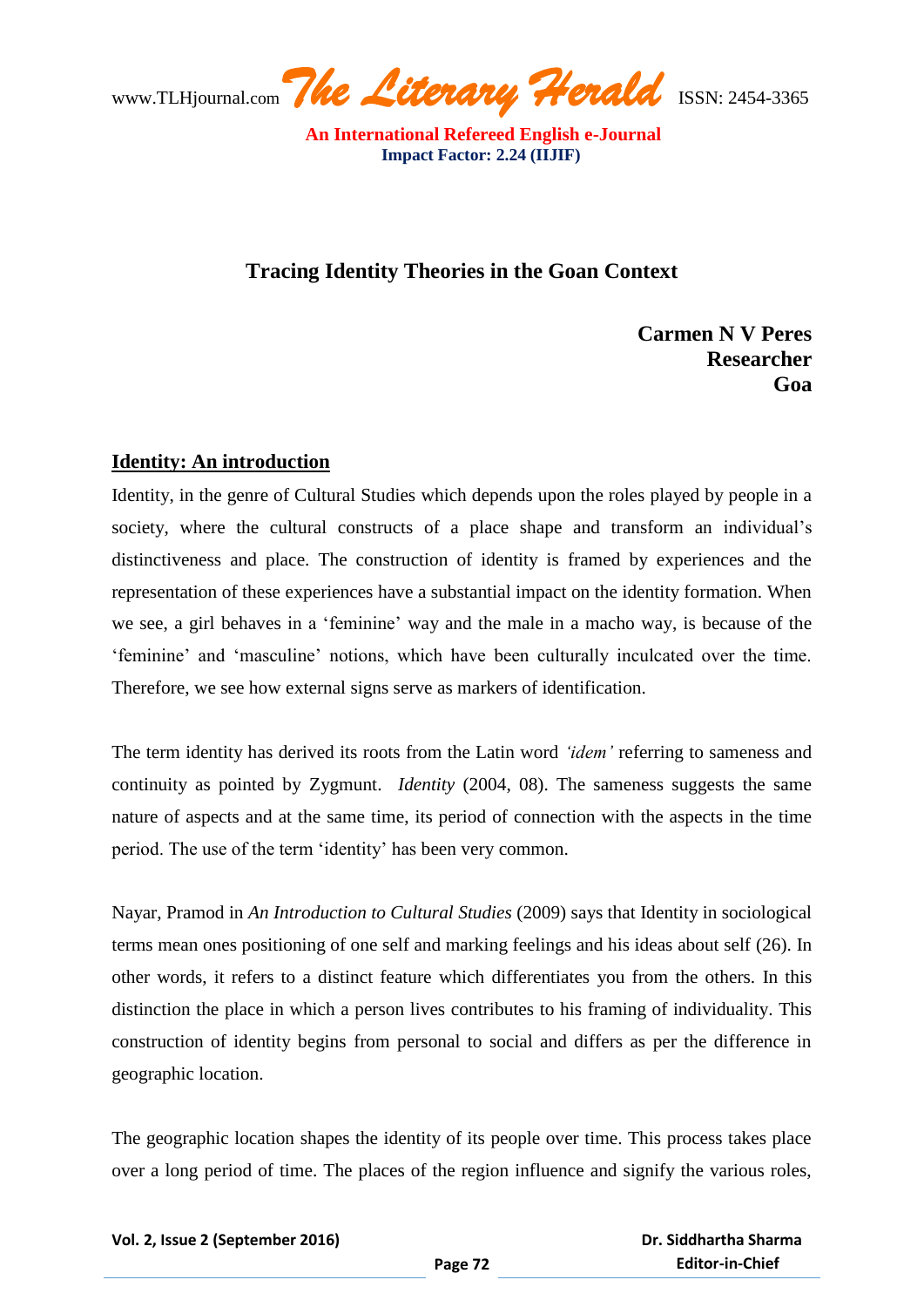**An International Refereed English e-Journal Impact Factor: 2.24 (IIJIF)** 

which it laid forth. These roles are generally associated within the society in which one lives. These roles help in the formation of understanding about self and of others and about the people in its geographical boundaries. The everyday life and situations help us to more actively present to us our identity by the roles which we play in our society.

The concept of identity comes into stronger force, when the process of "identification" takes place. Identification is a process of naming ourselves with the place in which we live or with the elements or people we live with. This gives us a sense of one-ness and a sense of complete "self".

Richard Jenkins in his work titled, *Social Identity* (1996), gives a clear depiction of Identity and social identity. He call them both as synonyms and unravels their stylistic flexibility in their usage. Identity being a verb, is very active and plays its role very evidently. It distinctively points the elements of difference and sameness. Exploring it further, in Macmillan Students Dictionary (1990), the verb Identify, means "to recognize something and understand exactly what it is'. Another meaning is that "to be a sign that shows who or what someone is" (1988), thus serving as the first step in the process of identification. With this understanding, the process of identification can begin only when one can establish his self with the things and people who surround him. This process takes place over a period of time, where people live and feel one with the environment where they live.

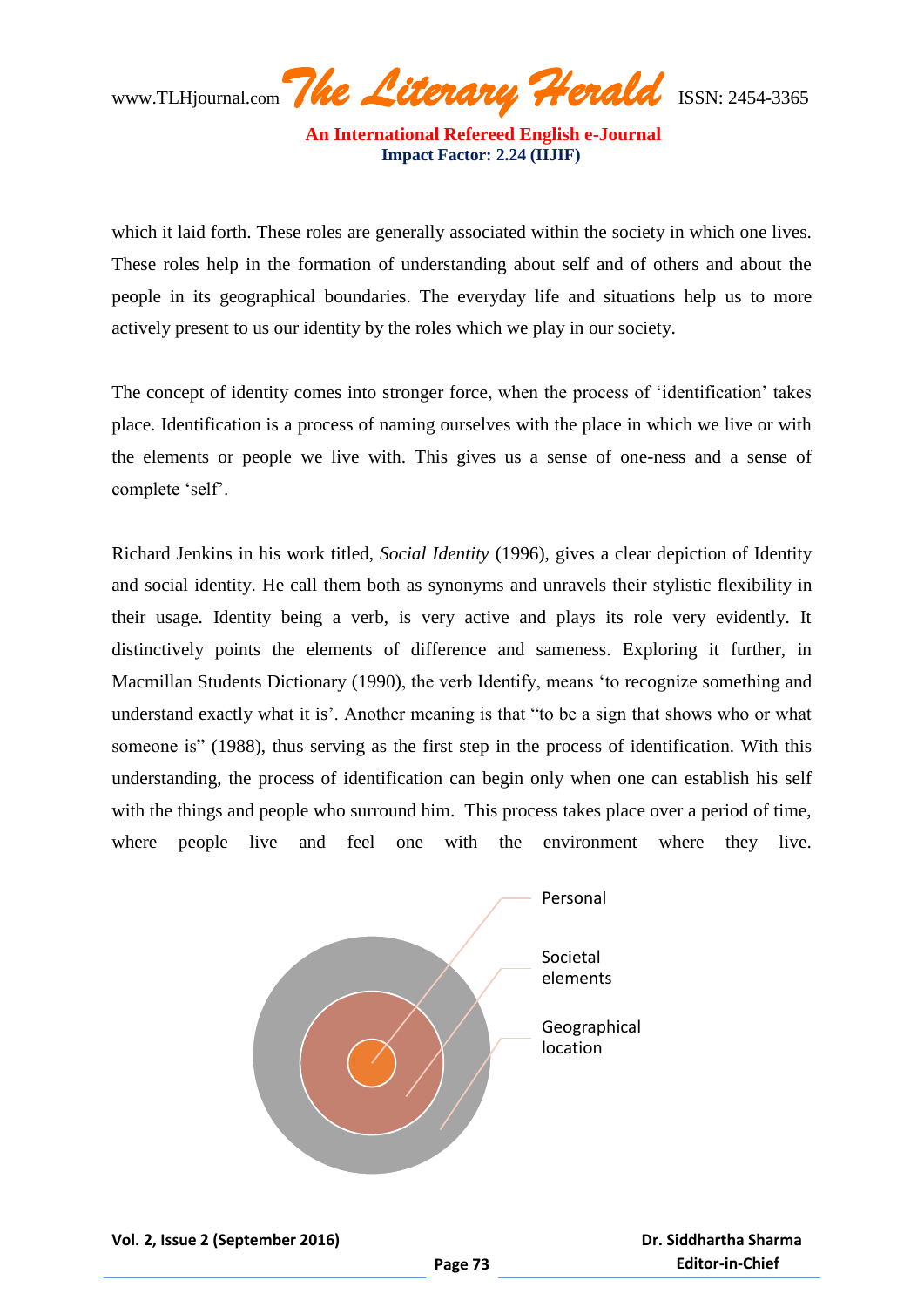www.TLHjournal.com*The Literary Herald*ISSN: 2454-3365

## Fig. 1.1

These aspects vary from one geographical location to the other and also from person to person. Besides the geographical area, there are definitely other factors which help in the constitution of the sense of knowing self. There is now a need to trace the various theories of identity.

## **Theorizing identity**

The theories expose, identity and its discourse can be seen as a catalyst of various notions related to identity. These notions are an outcome of the recent centuries. The notion of identity can be seen as always changing and never static. It differed in meaning from one person to the other with difference to context and subject. Charles Taylor in his work *Sources of the self: The Making of Modern Identity* (1989), regards Identity as a notion as an "issue of agency and self-determination; that the individual is a 'self-interpreting subject'." (04)

Bethan Benwell, Elizabeth Stokoe in their book "*Discourse and Identity*" (2006) state the first traces of identity. According to the authors the term has been first recorded in 1570 as "identitie", defining its meaning as "the quality or condition of being same in substance, composition, nature, properties, or in particular qualities under consideration; absolute, or essential sameness; oneness" (15). They also remark that the notion of identity is a unified phenomenon which has its roots on the etymology of words and in everyday used terminology, where the meaning has not changed much from its first use.

Besides the earlier discussed aspects of identity, Freud gives a different perception to the process of identification. In the *Identity- a reader*, Freud"s psychodynamic theory of "Identification" (13) states the point where the child comes to assimilate with its external persons or objects. This slowly leads to the continuous process in the construction of identity of self and this becomes the stepping stone of establishing a sense of unification with the surroundings. Erik- Erikson, psycho- historian saw identity, as a process that is 'located' as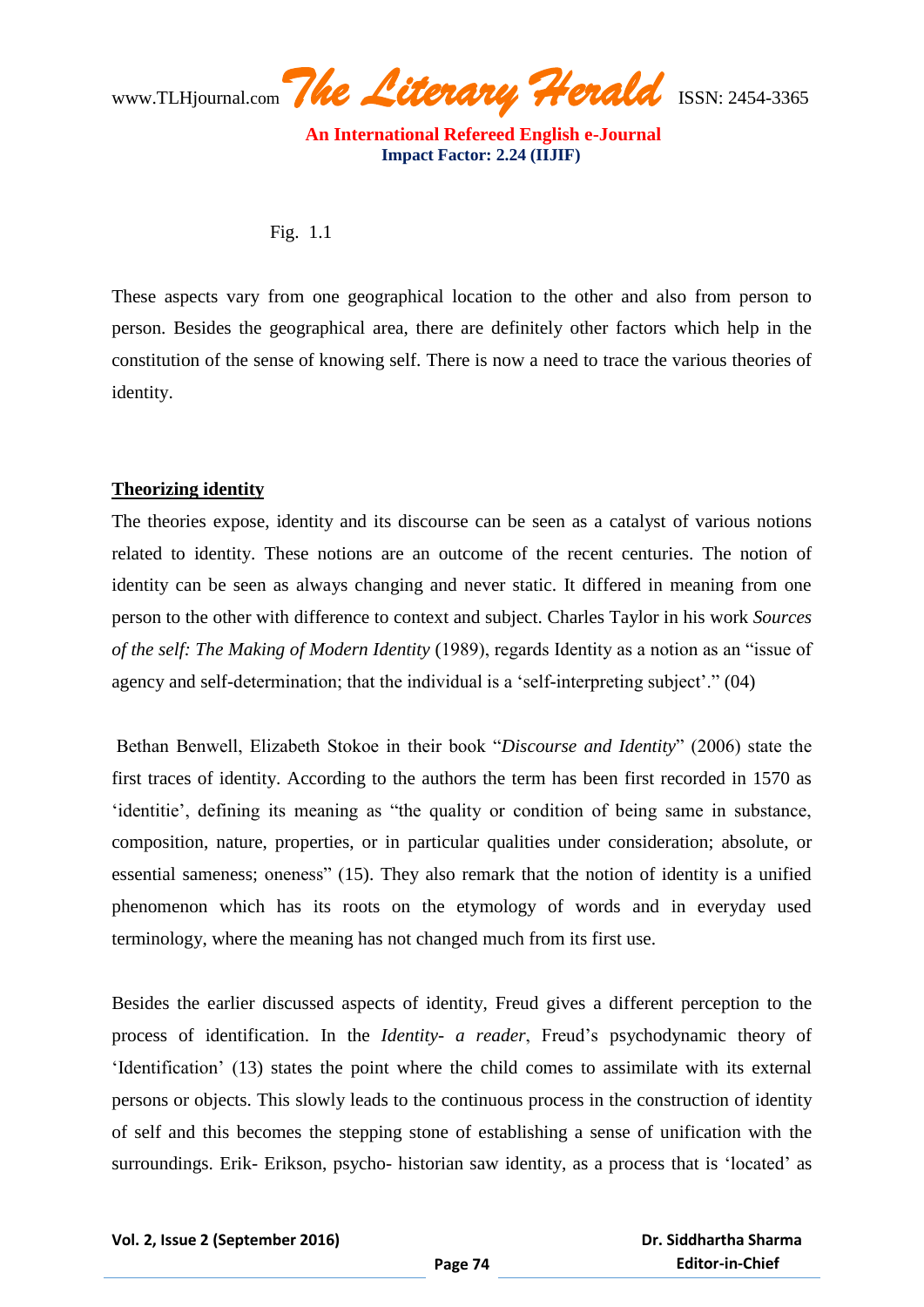**An International Refereed English e-Journal Impact Factor: 2.24 (IIJIF)** 

the central part of the individual and his group culture, thus drawing a link between the individual and his community. As identity not given but created by those living there, over a period of time. (2000, 99)

The notion of identity signifies, the notion of self that has roots in enlightenment, rationalism and idealism. The notion of self-identification, nostalgia and improvement are traits of everyday life, despite the theoretical challenges within the account of the modern, postmodern and other critical studies of globalisation.

Until the Early Modern Period, the dominant status-based social structure, characterised the right to enlist the human limitations of those who the right or ability to contribute in social or literary affairs. A challenge to these limitations of human agency came with the "Enlightment Period" during the Renaissance and reached its zenith in the eighteenth century. The backbone of this period was the human reasoning, which led to the birth of Renaissance two centuries earlier.

Benwell in *Discourse and Identity* (2006) discusses identity in the postmodern era. Benwell points to what Woodward explains the twentieth century identity as an over-socialised self with concepts of challenge and conformity to essentialism (17). During this time, the theorists emphasized on the concepts such as 'diaspora', 'migration' and 'marginalisation'. Attention was also given to the individuals" sense of identification of self in the world. These areas of exploration gave rise to various psychological searches of self.

In everyday life, the question of identity is a major question, which is established. Identity is acquired just like that, instead it is something that is established to classify things and people of who they are and whether they belong to something or someone. People choose their own markers of identity which makes them flexible towards social relations in practice and through process.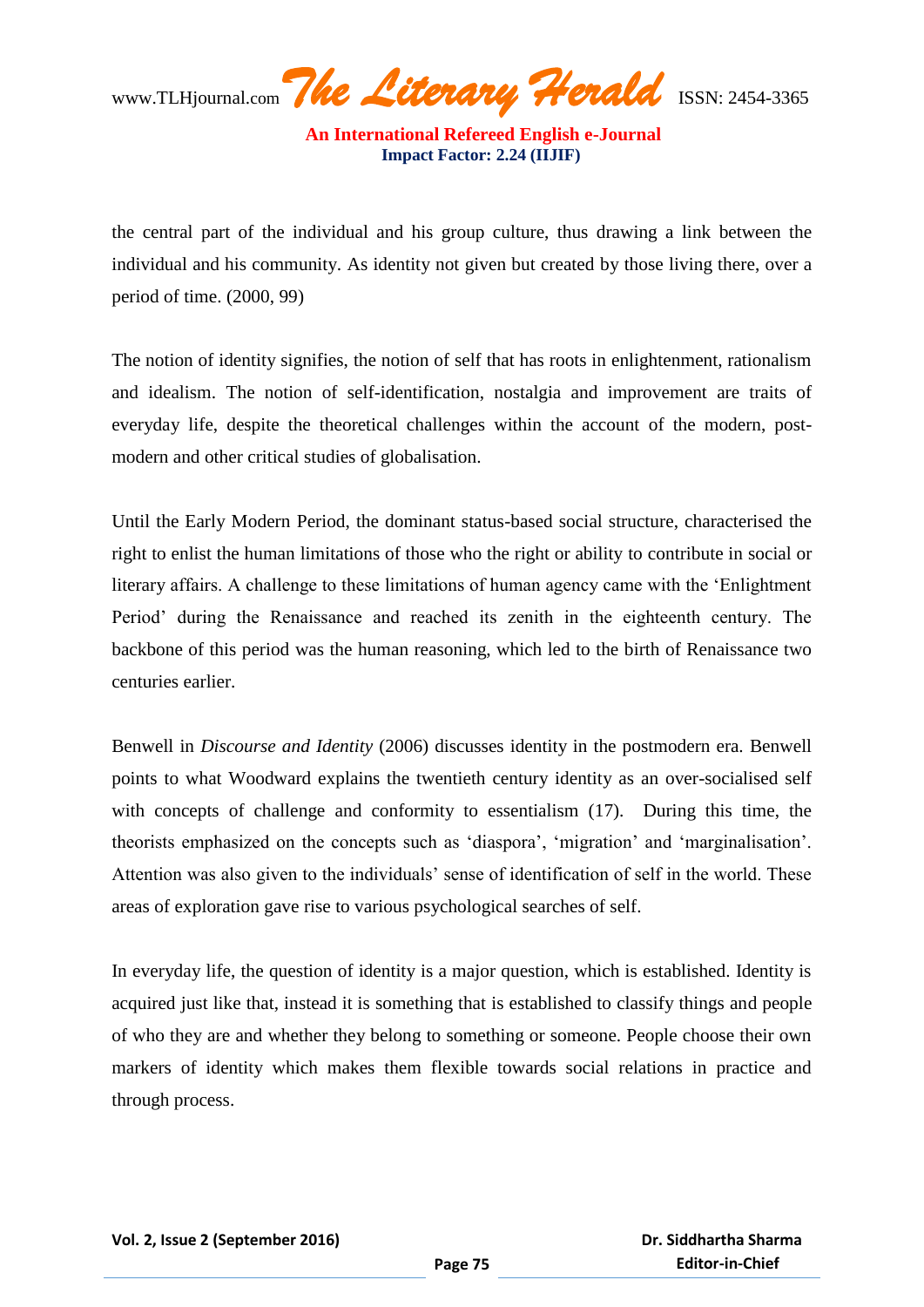**An International Refereed English e-Journal Impact Factor: 2.24 (IIJIF)** 

How can we define social identity? This question is allocated by Richard jerkins in his book *Social Identity*, defines social identity as "the expression refers to the ways in which individuals and collectives are distinguished in their social relations with other individuals and collectives" (1996, 04). Human being a social animal lives in society and thus when he lives with people in society, he slowly identifies, establishes recognition and understands self with the common and unlike elements of social identity construction. In Goa, we can see that, people see each other as fellow Goans or people of the place, instead of keeping all the differences and similarities in mind which are negotiable. It is a social understanding of who we are and who other people are and in return other people"s understanding of themselves and others.

In the process of exploration of society, besides the "skin" identification one can also find an identification which explains the relation between identity and place. Does place in which people live contributes to identity construction? Place refers to the grounded is the abstract Identity manifests at two levels – through "skins" and place. Every place proposes the natural environment along with the built structures as its identity. The factors like cultural, social and environment together form shape identity.

In the *Identity Reader,* Stuart Hall (2000), points to the process of identification as a construct formed "on the back of recognition of some common sense of origin or shared characteristics, with another person or group or with an ideal, and with the natural closure of solidarity and allegiance established on this foundation" (16).

Furthermore, in the social identity theory, the identification process helps in the building of the social identity. The common sense of belongingness, common ideas, instill a common sense of origin and therefore we like-mindedness of attachment in surroundings brings the people together to share a common cause. The collective identity strengthens when people from one locality share a common history and ancestry which help in the establishment of the oneness and cultural belongingness which underlines all other differences.

 **Dr. Siddhartha Sharma Editor-in-Chief**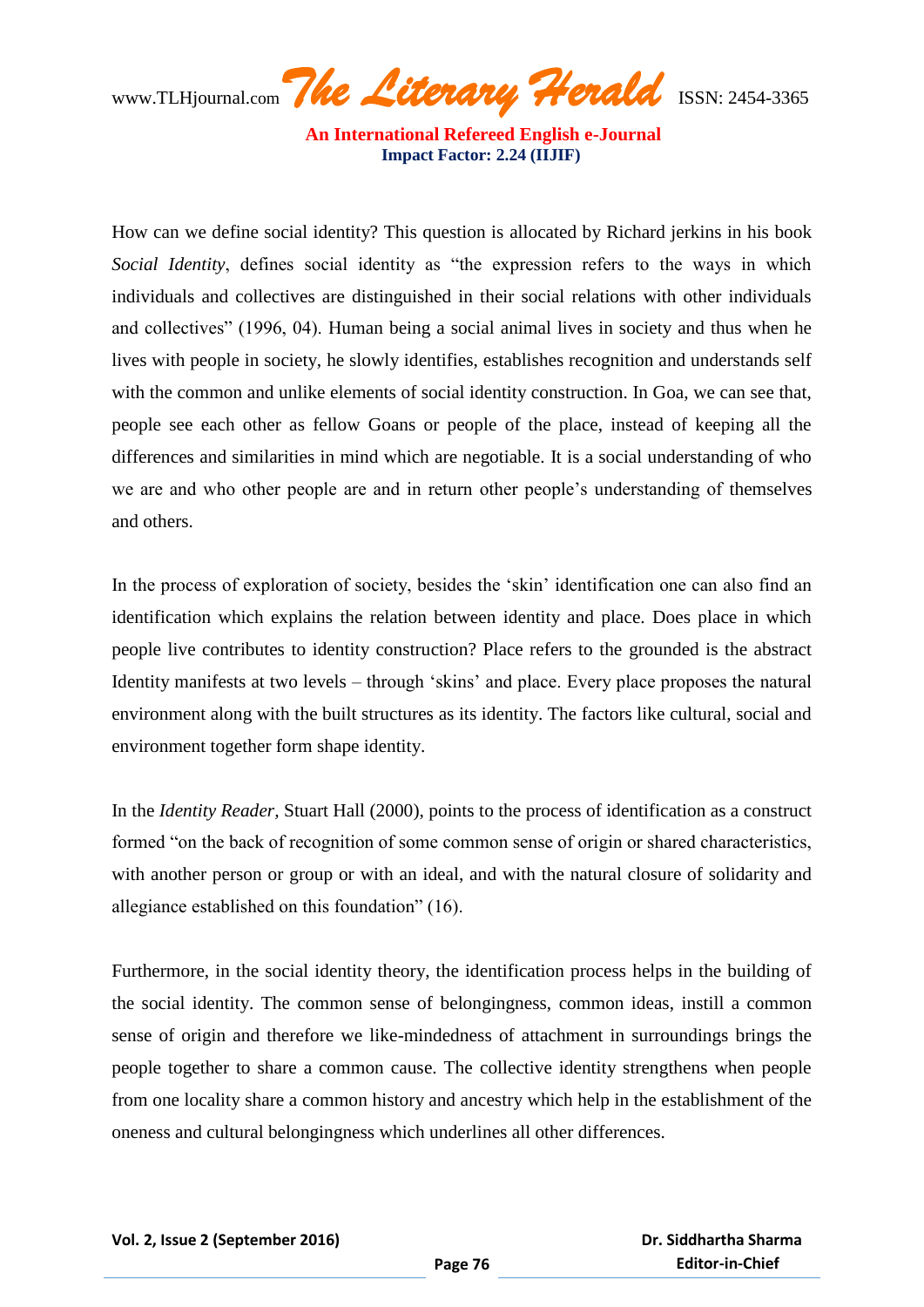**An International Refereed English e-Journal Impact Factor: 2.24 (IIJIF)** 

According to *The People, Place, and Space Reader* edited by Jen Jack Gieseking and et el (2013), outline a notion of Place identity and describe it as "a core concept in the field of environmental psychology which proposes that identities form in relation to environments". This term was first introduced by the environmental and social psychologists Harold M. Proshansky, Abbe K. Fabian, and Robert Kaminoff, who display that place identity is a constituent of a person"s self-knowledge, with knowledge and feelings developed through the daily experience of physical spaces. The sense of place identity springs sense of belongingness and attachment with the natural surroundings.

When attachment to place grows, we gradually begin to start identifying ourselves with these places. And over a period of time, people refer to themselves by describing what country/ state they live in and where they come from. For instance, when two people communicate they tend to name the place where they come from first rather than the country.

The individual becomes the centre of the society and thus everything in it has representations. The formation of identity is a result of an individual or group experiences in the locality he belongs to. The objects (in all forms) gives meaning to the people who are living in it. These meanings are subjective and irrational and are based on the differences. The meanings given to these objects are thus represented with the context of the place and region. Hence one can see the representation of the society through the meanings given to the objects.

With reference to the above discussed theories of Identity, one can see a change in the perception of identity. The earlier understanding of it shifts from individual to collective, formed as an agency with foundations of oneness to a socialised self and open to changes and challenges, yet maintain its distinctiveness.

This collective discovery of self is enriched with the common ideas of origin and common characteristics which boost the cohesion and establish the foundation of self-knowledge. Identity in the twentieth century, transforms to a different paradigm, where identity is marked by place, people and space as revealed by Jen Jack Gieseking et el in *The People, Place and*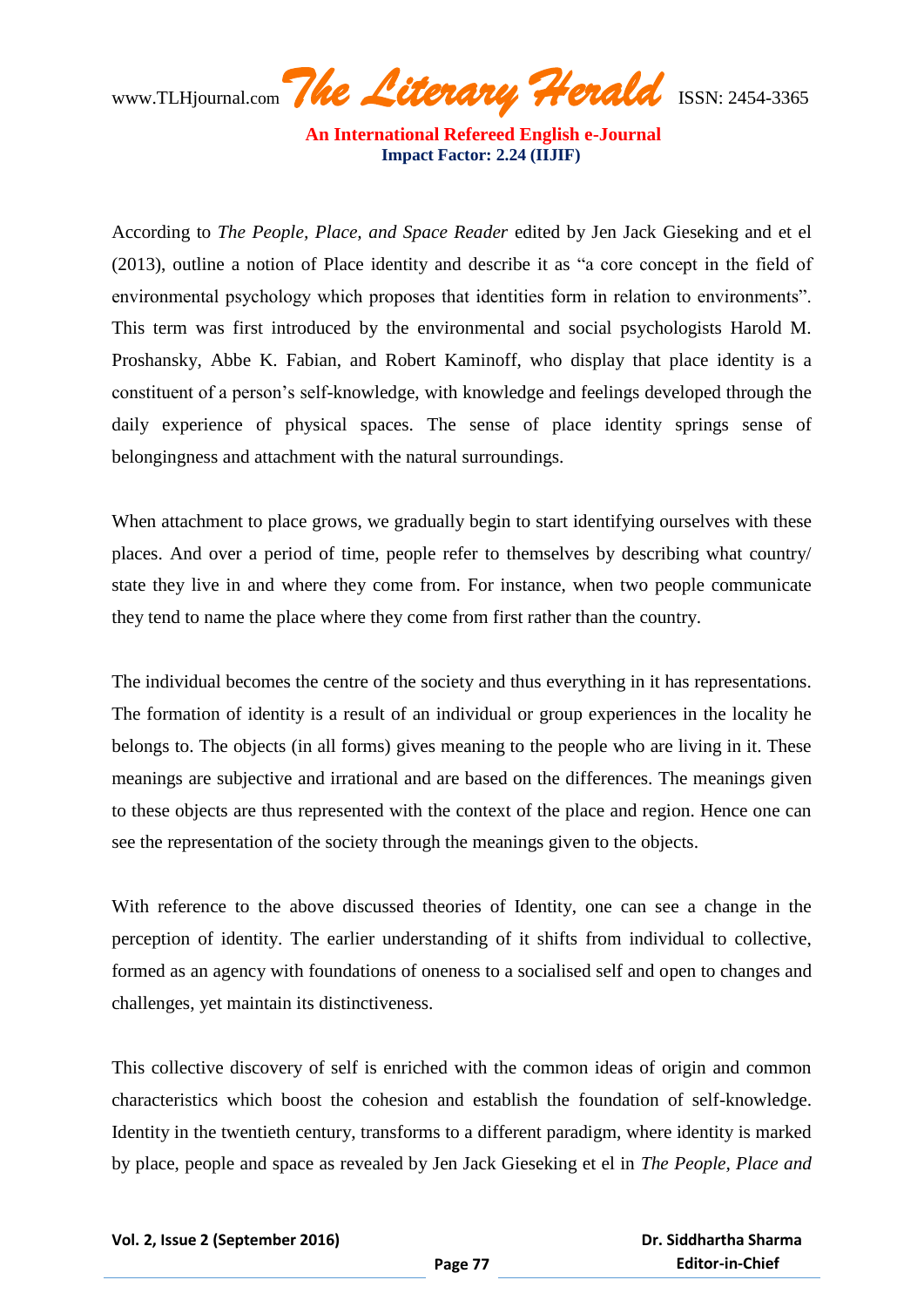**An International Refereed English e-Journal Impact Factor: 2.24 (IIJIF)** 

*Space Reader* (2013). Thus developing fondness over time, giving rise to unpleasant emotions at the time of detachment or any change in the environment.

It is very important that this discussion to be made with the Goan context for which it is necessary to understand Goas historical events chronologically.

#### **Goa: A historical overview**

Identity as discussed earlier is said to be an ongoing process and has its roots deeply ingrained in history. History of a place puts forth various possibilities to portray how history, place and identity are intertwined. The history of a place can reveal many multiple hidden identities and therefore there is a need to throw light upon the history of Goa.

Goa has a history which has its roots deeply ingrained in its imperial power. Goan history is one that is long and has survived various influences. The identity framed in historical terms illustrates the multiple dynasties which administered power in Goa. Goa"s story can be traced right from the early Stone Age and the Neolithic age about 2000 B.C. This was later succeeded by the Iron Age where the tinges of this age and place can be traced in Mahabharata. During the legend of Harivamsha Purana, it is believed that Lord Krishna fought a war with the devil, on the mountain of "Gomanchal", which is known as Goa in the present-time. Another legend also claims the origin of Goa and that is by Parshurama. The historian, and sociologist Olivinho Gomes in his book *Goa* (2004), mentions, "Parshurama, the sixth incarnation of Lord Vishnu, is credited with having reclaimed the Konkan belt from the sea, and the Govarashtra or Goa is one of the seven divisions." (38). He further continues and informs that the arrow that he shot fell in a village in Goa (Bannavli - Bann (arrow) + Halli (village). Thus forming its roots of origin from there.

Another legend narrates, a new way to trace the Goan origins is by the legend of Lord Shiva. In this legend it is said that Lord Shiva had abandoned his beloved Parvati in the Himalayas and he took refuge in Goa. After years of search in the country, Parvati finds him in Goa which was earlier known as Gomantakesh. Gomes points an Indian classic text "*The Suta*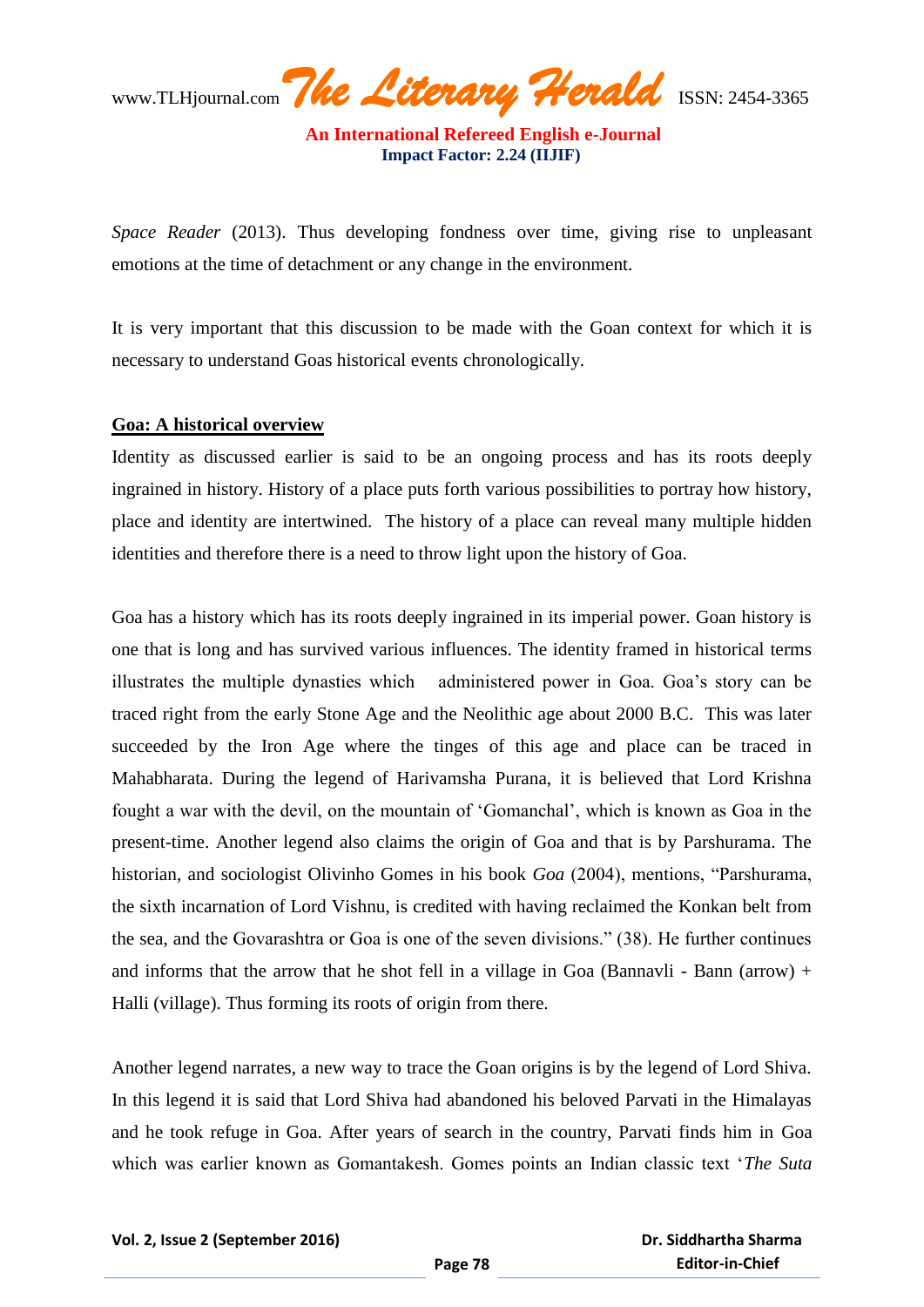**An International Refereed English e-Journal Impact Factor: 2.24 (IIJIF)** 

*Samhita'* where we can find a mention of the place Goa. It is believed that according to the Saptarishis or the Seven Great Sages performed a strict penance and Lord Shiva was so pleased that he himself came to bless them. Just then "by the sight of Govapuri (The city of Goa) all the sins committed in a person's existence, are destroyed, as at sunrise darkness disappears. Certainly there is no Ksetra (region) equal to Govapuri" as read in the classic text, Olivinho displays Goa as a region with divine association.

Besides this, traces of various ruling dynasties can be traced in Goa. The residues found and excavated in Goa at multiple times, narrates a tale of its own with its own historical and cultural significance. This flux of various historical reigns portrays heritage and identity vestiges. The earliest traces of the Buddhism of the Hinayana sect dates to their settlement in Goa in the second century A.D followed by Jainism and then the Satvahana Dynasty in the second century along with the invasion by the Kadamba Kings in the third century A.D. at large. The remains of sculpyures of Gajalaxmi, sati-stones Saraswati, etc signifies their presence about 1500 years back. The other influences of dynasties is seen by the Chedi Samvat or kalachuri in 249-50 A.D who were succeeded by the Mauryas of the Konkan in the 6th-7<sup>th</sup> century. Then came the Chalukya dynasty who ruled Goa from 540-757 A.D., who was succeeded by the Rashtratukha of Ratnagiri until 973 A.D.The Shilaharas made thei who were settled in small number in 750 A.D, overpowered their reign and ruled until 1020 A.D. in parts of Goa like Salcette, Quepen, Tiswadi and other parts of Goa.

The Kadambas ruled over Goa and South Konkan till 1162, where Chandor Village of Goa was the capital chosen by them. The Kadamba throne was then again succeeded by the emperor Allaudin Khilji of Delhi who sent his army and in 1327 emperor Mohammad –bin-Tughlak who made his way from the Arabian Sea. At the same time, their second invasion in 1328 was devastating as the Kadamba capital was destroyed, leaving the traditions and beliefs in the minds of its villagers as a dark memory which they would fear to revisit. The conflicts and attacks kept going for few more decades between the Kadambas and the Muslim invaders. With the fall of the Goa Kadambas, there were frequent tussles between the Vijayanagar Hindu Empire and the Bahamani Muslim Sultanate for power over Goa. By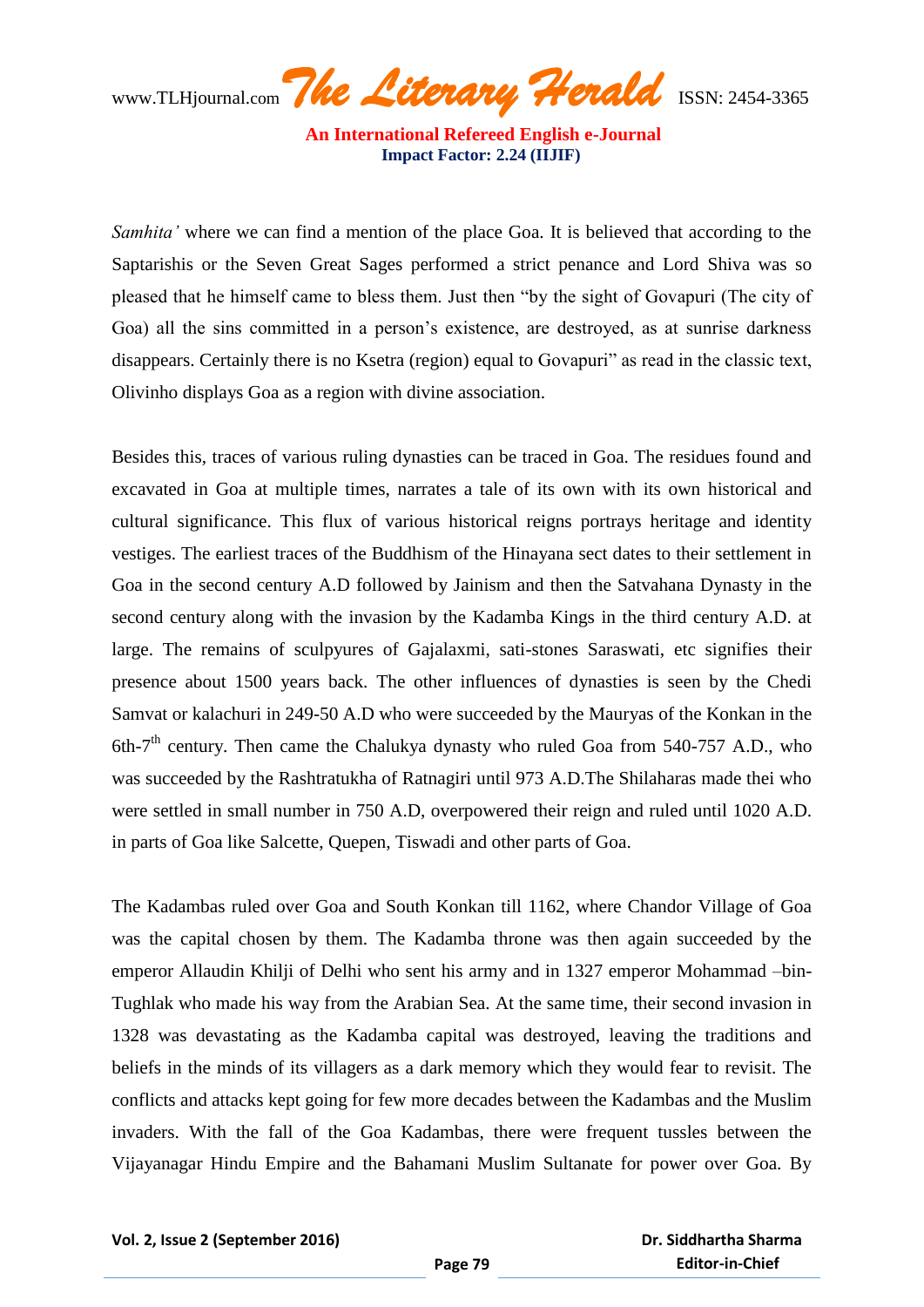**An International Refereed English e-Journal Impact Factor: 2.24 (IIJIF)** 

1369, the Bahamanis took over Goa, until in 1472, a King from Belgaum Vikram rai attempted to regain power over Goa. After the death of the Bahamani emperor Sultan Mohammas shah, his empire shrivelled off and was taken over by Yusuf Adil Shah of Bijapur and made Ella in Old Goa as his capital.

Goa saw the first traces of the Portuguese in 1498 by Vasco da Gama, who crystallised his force and defeated the Adil Shah of Bijapur on  $25<sup>th</sup>$  November 1510. Their trade with the Muslim traders gave them a strong boost to succeed in their power struggle and became the sole invaders of Goa. They built factories and forts to build friendly relations with the Vijayanagar Empire and Afonso de Albuquerque with his first fleet entered the Mandovi River and landed Goa.

The Portuguese in order to form a strong hold over Goa, choose their purpose wisely and let his soldiers marry the local women and the Muslim widows. They built a chapel in honour of St. Catherine in Old Goa, and its feast day was marked as the date they conquered Goa. Albuquerque founded a hospital in Old Goa and established a Municipal Council for the city of Goa. They built various establishments for the State with churches to promote Christianity, offices for employment and development. They also took many Goans to other countries that were under their imperial power. They encouraged trade and commerce to restore their contacts and relations. Likewise, the Portuguese introduced their cultural practices and beliefs on the people of Goa. Many Goans had to convert to Christianity if they had to live in peace. This brought in the state various religious orders, who began to work in interacting and educating Goans into the Christian fold with methods of persuasion and violence. Several incentives were taken to divide the people on the basis of caste and colour. New policies were implemented for smooth functioning. This resulted in adverse effects where Goans who could not accept the new policies, left the land. Olivinho Gomes says, that realising this the Portuguese made "provisions of harsh laws were relaxed or were cleverly circumvented by the people, some of whom came back to their homeland, while others preferred to settle down wherever they had landed, mainly in Karnataka, Kerala and Maharashtra." (2004, 56).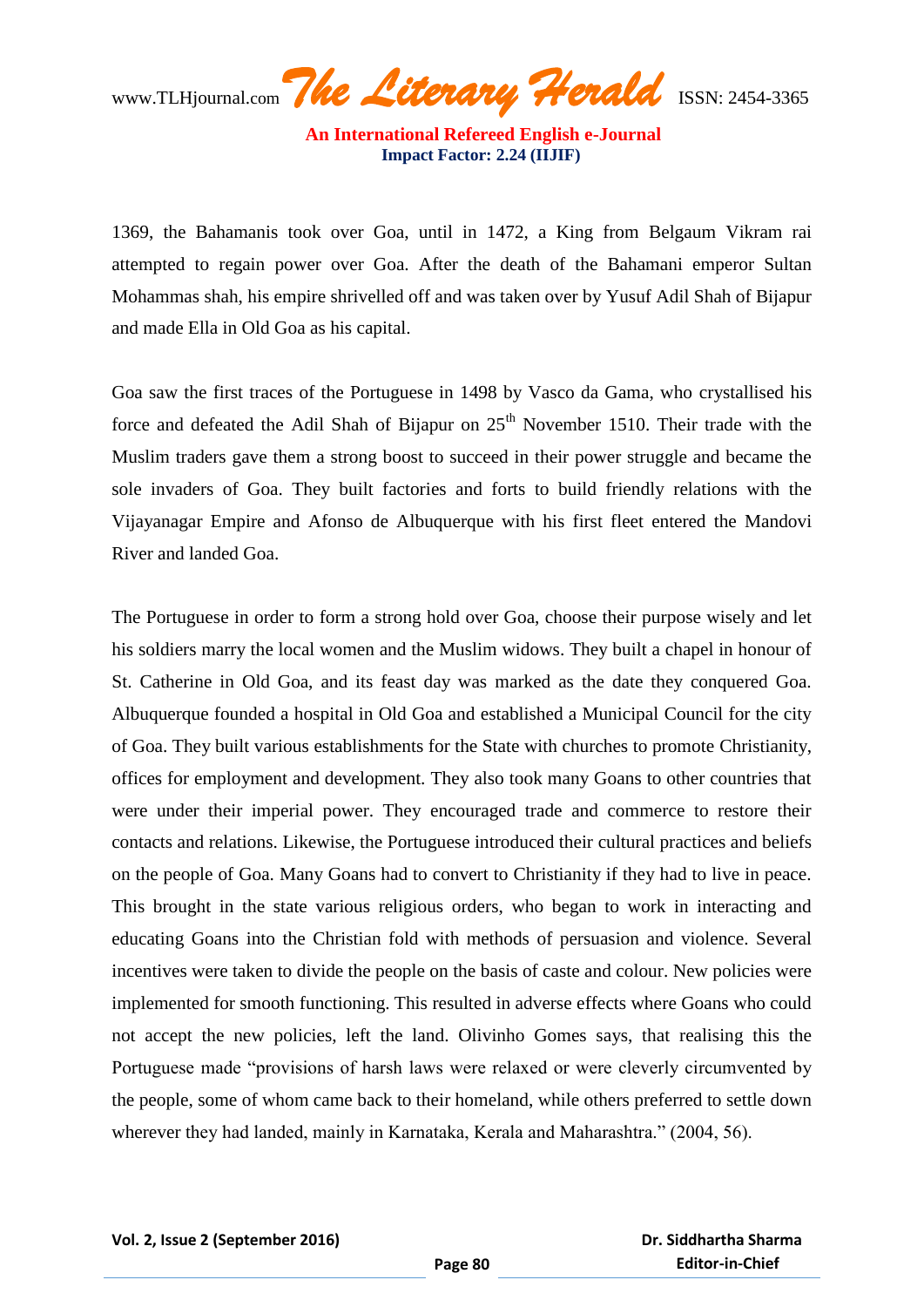**An International Refereed English e-Journal Impact Factor: 2.24 (IIJIF)** 

Goa in the hands of the Portuguese were exposed to the western culture and ideology. They were successful in their attempts of altering and also wiping off the culture of the colonisers to a great extent. The colonizers used their strategy and imposed the Portuguese customs, behaviours, religion and other religious and cultural practices at the same time they let the Goans practice their traditions. The traces of the dynasties before the Portuguese is vast but after 1510 is exorbitant. The tinges of various reigns are evident though the various findings of excavations, sites and documents.

## **Tracing Identity in the Goan context**

Identity construction is a social construct and one that is forever changing. It cannot be defined in definite terms. Being socially constructed, it is open to alterations and over time assimilates well with the changes undergone in its process. Goan identity like the identities of other places have undergone a series of changes. These changes hint the multiple cultural influences in Goa. Goa being under the colonial reigns for centuries has formed a "hybrid identity'. Goa being the smallest state holds various cultural and historical influences of the rulers that once ruled it.

What defines a Goan? Who is a Goan? It is very debatable question to answer, because of the outside elements pushing forward their state identity. It is a complex whole of several elements influencing it. However, in Geographical terms one can say that "A Goan" is an individual from the state region of Goa. Saying this, the ambiguity increases to if any individual from the state is Goan than what about the other Indians in Goa, are they Goans too? To analyse this one must analyse the historical, psychological and sociological facets which contribute to formation of identity.

A K Priolkar in his essay "*Who is a Goan?* (Chapter 63) in *Pivoting on the point of return Modern Goan Literature* edited by Peter Nazareth (January 2010), clearly voices his opinion that a person cannot be marked by the political boundaries or territorial boundaries alone to be given an identity of the place. He further points the consequences and says,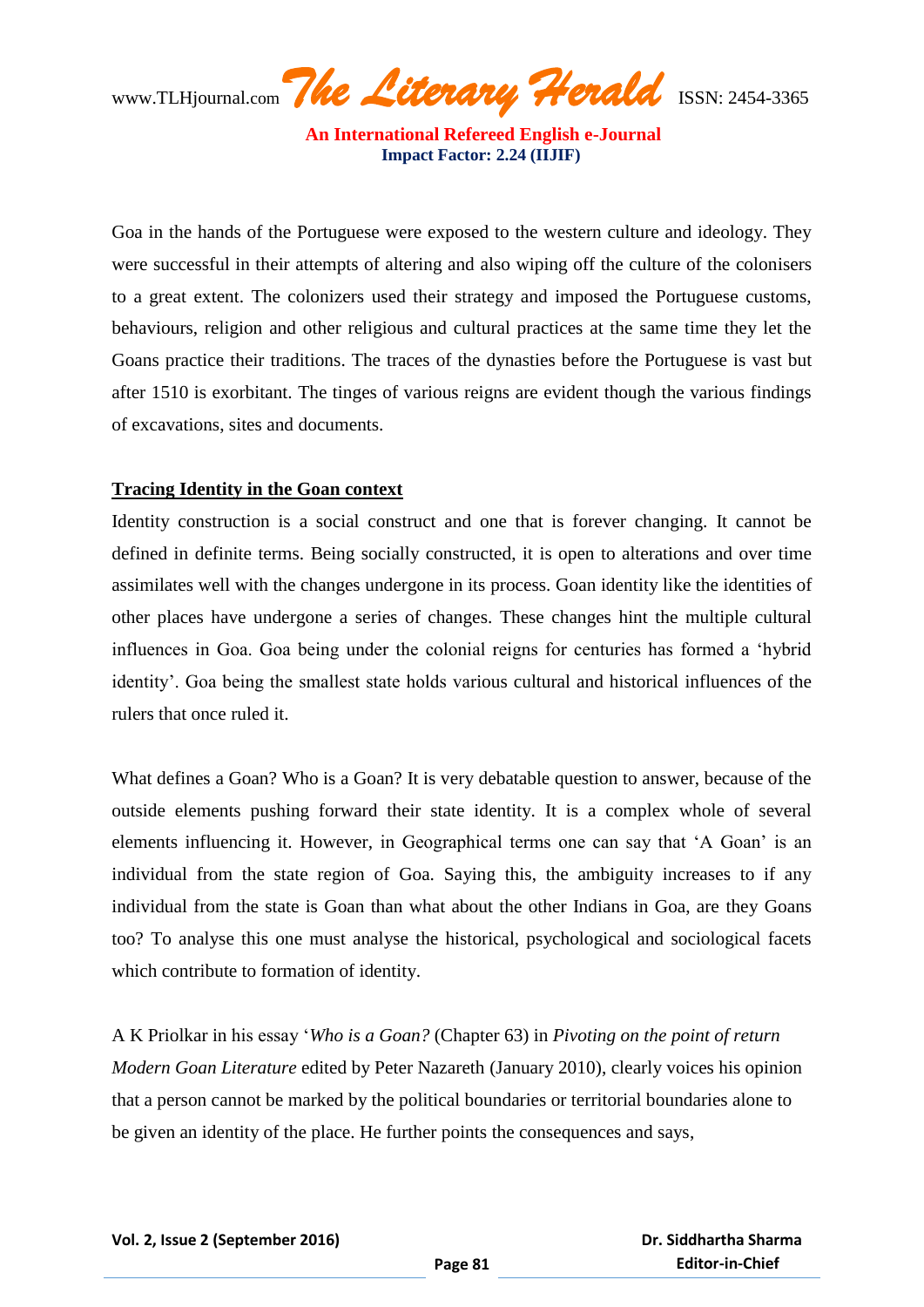**An International Refereed English e-Journal Impact Factor: 2.24 (IIJIF)** 

"Who is a Goan? Are we not to claim as Goans those who were once certainly sons of Goa but have since migrated to other parts of the country? If we confine the term "Goan" to only those who have voting rights as Portuguese citizens, many of us who are Goans will lose all our claim to that designation. Nor is it satisfactory to make birth within the boundaries of Goa the criterion, for, in that event, many of our children will have to be classed as non-Goans." (379).

As Priolkar rightly steps the difficulty in answering the answer of the questions, it is very difficult for any person to give one definite identity of himself. The past masking the complex histories in it, showcases the problem in defining one definite identity.

However, keeping the practicalities of the Goan culture and identity that is so amorphous and ever changing, he states to give a very practical way to use the term "Goan". He states that the term Goan can be used, "to anyone, wherever his present whereabouts, whose forefathers have been domiciled in Goa at any time in history and who is aware of this connection and cherishes and values it." (379-380).

Defining Goan identity is a highly debatable issue. This question has been raised by many in the past, discussed and finally left with vague responses. Every Goan had a different opinion contributing the debate to go to no ends. However, in this research, the researcher seeks to throw light on these earlier discussed Goan identity and also put forth a basis for Goan identity.

The Portuguese landed Goa and exercised its power for over four hundred and fifty years. This is the longest period of imperial rule in Goa, during which the imperialists enforced their "culture" on the colonised people. By culture here signifies culture defined by Stuart Hall, denotes the term as "a way of life" (2002, 109) as stated by Lewis Jeff in his work *Cultural Studies- The Basics, Sage Publications (London)*. The Goan cultural influence thus serves as a fabricated mosaic with influence of various cultures and powers. The rich Goan cultural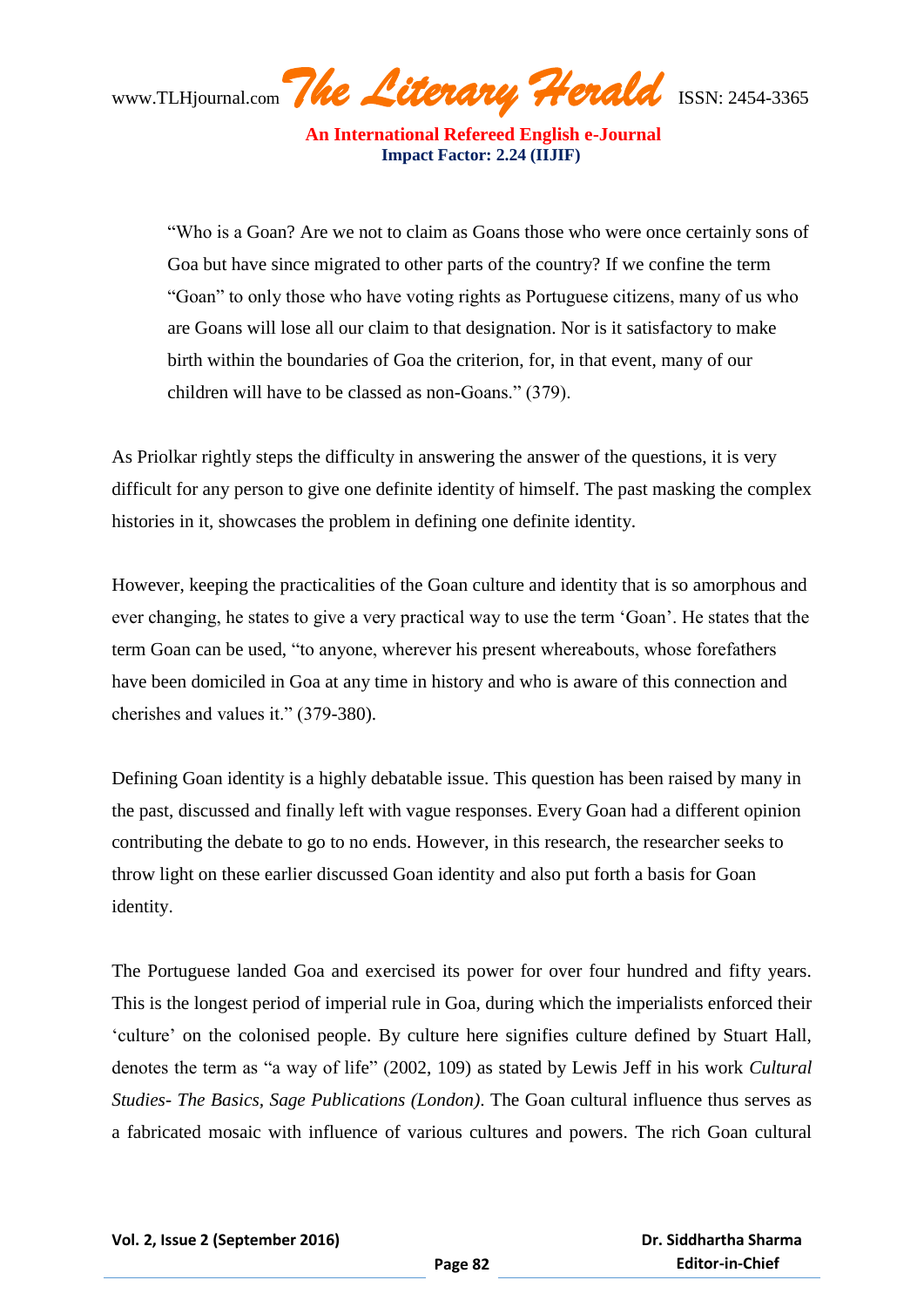**An International Refereed English e-Journal Impact Factor: 2.24 (IIJIF)** 

identity attracted people from other parts of the world, resulting from a visit to settling in this rich culturally fragmented land. Goa was liberated in the year 1961.

Goan identity is therefore crafted as an amalgamation of a variety of historical influences. These influences form a blended identity with all the baggage of cultural effects. History stimulates the terms and outlines the lived values and identities of the past against the historical change.

Besides the historical perspective, there arises a need to discuss the other theoretical perspectives are the socio - psychological and literary aspects of identity establishment. The consciousness of identity can be defined in two ways – sociological aspect and psychoanalytic terms of self and society.

Goans tend to share a sense of togetherness due to the common history and heritage that they share. These common elements help them to do away with other differences and to accept each other as one. The Goan people are known all over for their harmonious behaviour. The Hindu and Catholic folk live in a peaceful and harmonious manner in spite of their religious differences since the beginning. They also participate and celebrate feasts and festivals of the other with great pomp and sentiments.

In the above said terms, the Goan identity of an individual adds to the complexity of being called a Goan. When an individual who is not born in Goa, yet lives here and feels a sense of common belongingness and share common ideas towards this state, can we call him a Goan too? This is a common phenomenon, after the goa experiencing the wave of other Indians and foreigners settling in Goa and after some years, claimed to identify themselves as "Goans".

Goan identity or any identity cannot be said to be formed in isolation with one individual, it is a social phenomenon. The society which includes people along with natural and built constructs reflect the selfhood of a person. Society serves as a mirror where the societal components serve as elements which help us to see ourselves in other things which are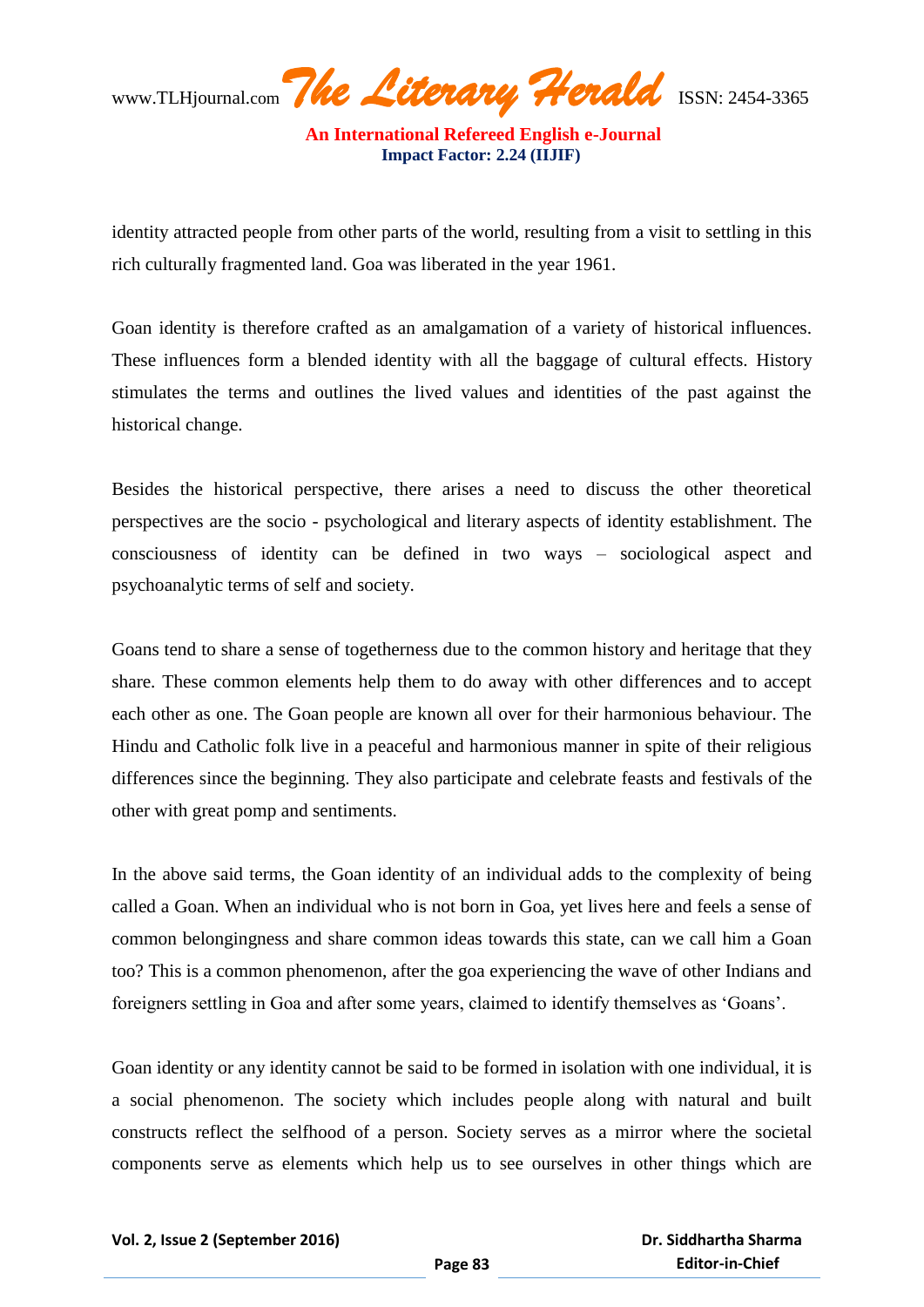**An International Refereed English e-Journal Impact Factor: 2.24 (IIJIF)** 

embodiments of time. Mead suggests "that we cannot see ourselves at all without all seeing ourselves as other people see us." (1997, 21). For him society is the "basic theorem of identification" (1997, 21).

Jenkins states "social change is often accompanied by rhetoric about "identity under threat" (1996, 06). This is true with respect to Goa. The complexity of migration, urbanisation, development and globalisation had rapidly boomed to such an extent that in Goa, we find people from various parts of the world, who after living here claim themselves to be Goan. On the other hand, the native Goans, migrate to other parts of the country and world due to career upgrading and over a period of time, settle there. Yet they and their offspring who are born in that land, claim themselves to be Goans due to ancestral roots and common heritage.

On the other hand, identity being an ongoing process and elements like with the globalisation and education has shaped the personality of people. This results some of them to go back to their roots and for some, to reflect on the past and to forgo of these "identity signifiers".

This discussion of being a Goan and the Goan identity is an incessant debated which has been going on since last five to six decades. After Goa was liberated from the Portuguese, Goa was believed not to have an identity of its own. However, with the changing times, another Goan identity has given shaped a new identity of money power. Vasco Pinho in his article points Changing Goan Identities (1999), discusses the various Goan identities which have been changed over the years with several external forces influencing its change. He sheds light upon the new identity of money power, as identity that has formed as a product of a globalisation.

## **Goan Identity through Goan Heritage**

Heritage is a term which represents something that is inherited from our ancestors. This aspect of heritage contours the distinct identity of goa. Goa as a place has its own distinctiveness and these factors over the years have given this land of Goa its individuality.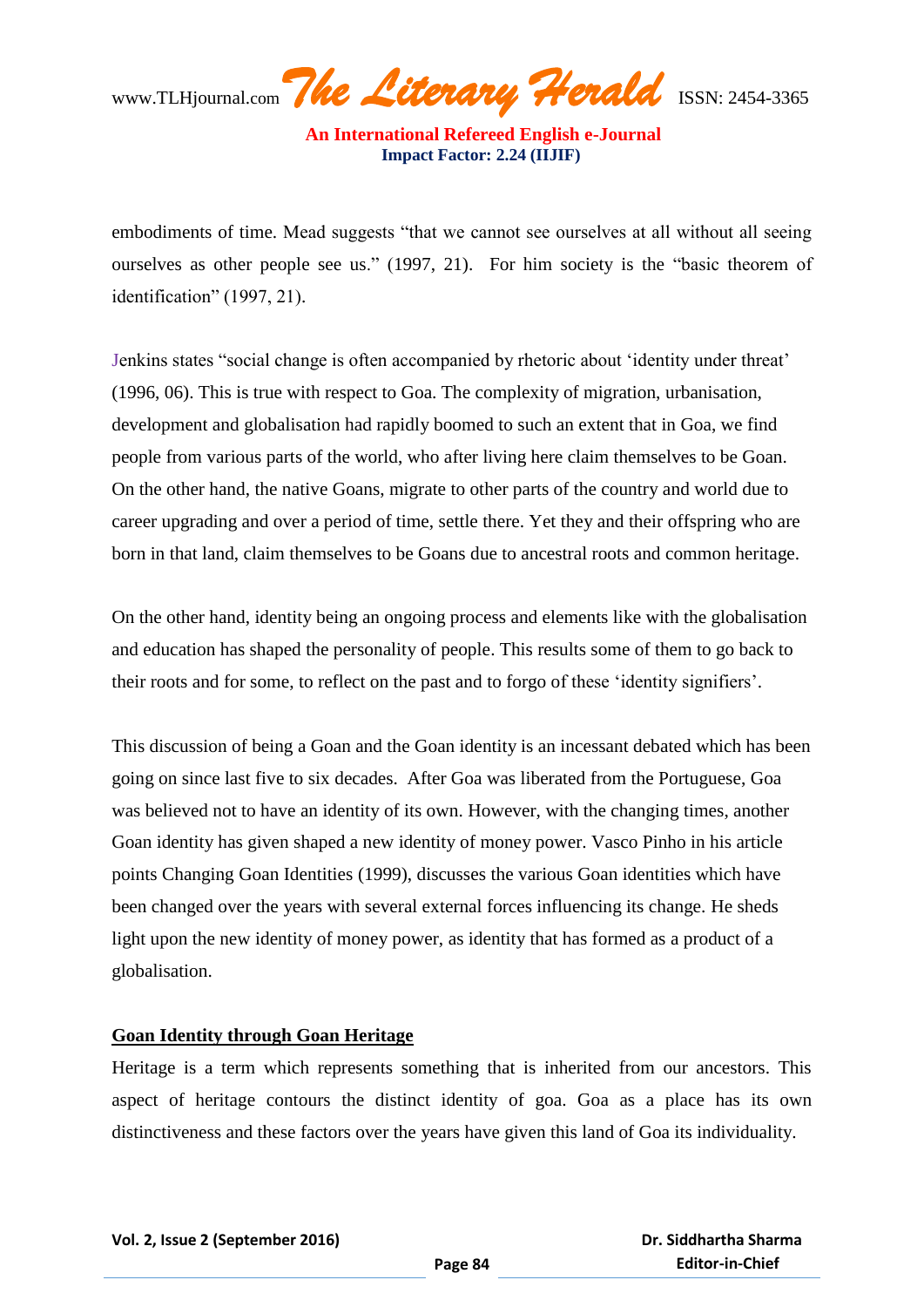**An International Refereed English e-Journal Impact Factor: 2.24 (IIJIF)** 

What are the elements which represent the Goan identity? This question raises various questions to its answers. The researcher seeks to answer some of them. Identity as discussed earlier refers to as not given but acquired over time. When an individual lives in a place for a period of time, he\she begins to identify and establish a bond with self and the external factors around him. The external elements that signify the identity can be said that they deal with the geographical elements of the area. Naming a few locations like Basilica of Bom Jesus in Old Goa, Menezes Braganza house Chandor, Fontainhas, Colva beach, and other sites of such monumental or environmental, remind of the place called Goa.

Besides the famous names of people from Goa like TB Cunha, Francis Luis Gomes, Menezes Braganza from Chandor and so on, one can also say that it's the locality constructs that help in identifying the place and the people. The same manner, this thesis will focus and show how heritage sites and monuments of Goa reflect the Goan identity.

Pandit Jawaharlal Nehru once referred to Goa as a small pimple on the face of India. This land lies on the western coast of India and is widely known as a well-known tourist destination in India. Why is this so? This could be certainly because of its unique culture and heritage that has been preserved over the years. The favourable climate along with the multicuisine delicacies, also represent the colonial influences in this tiny land. The silver sands attract the heart of every Goan and tourist, with the roaring waves soothing the turbulent soul.

The concrete structures from the small stone laterite structures to the big spiritual constructs of temples of different faith, Mosques and hundreds of churches and chapels reveal the Long years of colonial influences. Besides the palatial Portuguese houses, the household assets also re-tell the past, so much so that it makes its viewer to re-live the past. The enormous garden area and green lands mark Goa"s serene beauty.

The term Goan heritage immediately reminds any person of the monumental or structural elements, which consist of valuable materialistic importance and those that have been monuments or objects of ancestral dispositions, which reflect our heritage. Goan history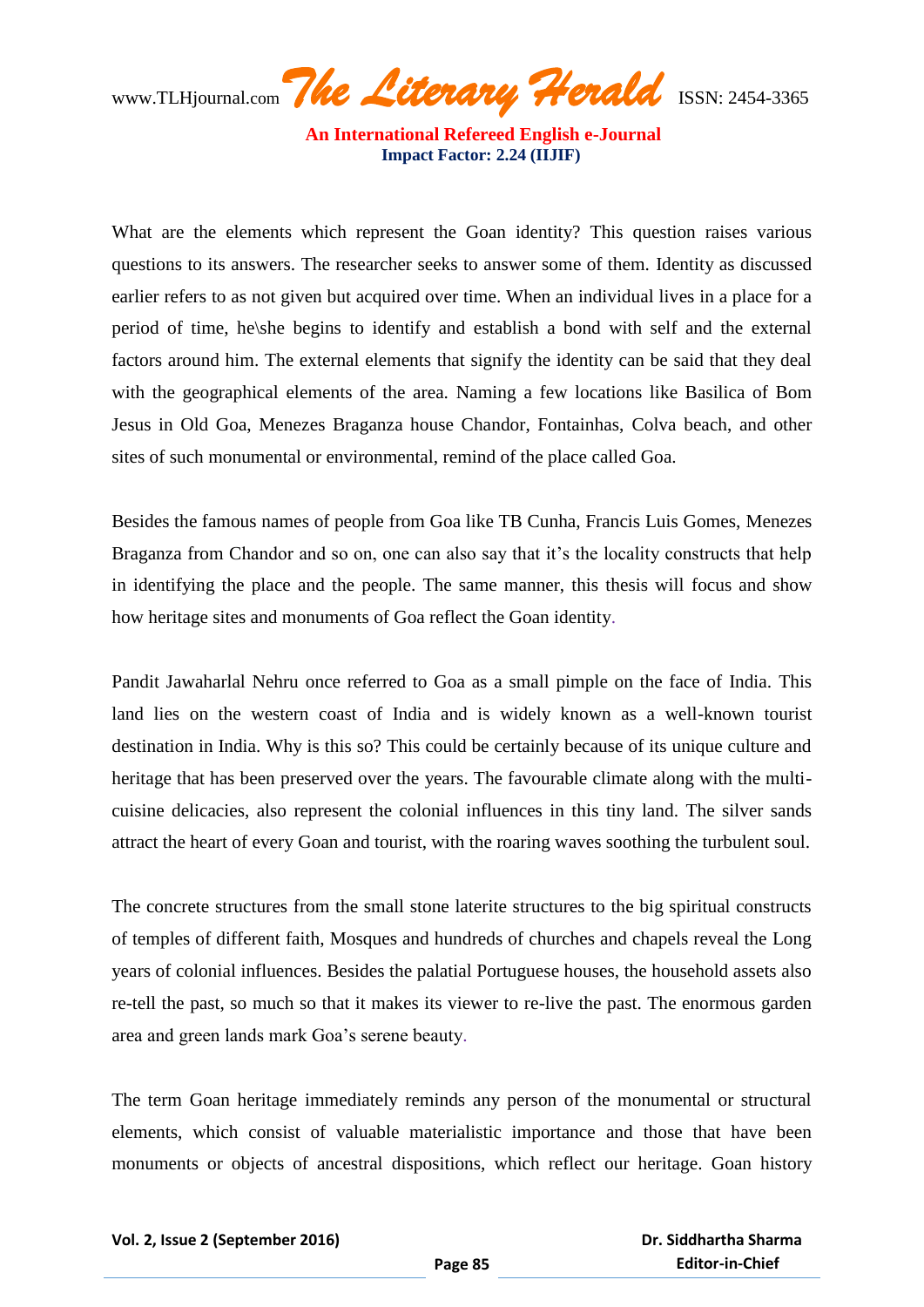**An International Refereed English e-Journal Impact Factor: 2.24 (IIJIF)** 

reflects the structures build by each imperial power in reign in Goa, for instance, the temples of Hindus and Jain, Muslim mosques and churches and chapels by the Portuguese. Erections of other influences seem to be less in number as compared to the ones during the four hundred and fifty years of Portuguese rule in Goa.

Keeping in mind of the Portuguese regime, it is very evident that Goa has many Portuguese elements which are noticeable which contribute to the identity of the Goan land. The long years of colonial rule have made the Goans feel different from the other Indians. The western influence touching the Goan shores and the native Goan in the sixteenth century and later, aroused a sense of being a western in the Goan hearts.

Major Goan identity markers are considered as the command over the language Konkani and the cultural heritage. However Teotonio De Souza in his essay *Is There One Goan Identity, Several or None ?\** (Lusotopie, 2000) says,

".. the identity of any community is basically made up of its cultural uniqueness, including the environmental characteristics of the land of one's ancestors. The mothertongue and the historical experiences of one's ancestral community are important constituents of that cultural heritage."

Thus referring to identity formed by heritage constructs of past and environmental. The Goan identity also can be said to be formed by its ancestral tangible heritage and intangible facets which form a major part of the cultural heritage of Goa.

ManoharRai Sardessai in his essay "*The Three Dimensions'* from Indian Literature, Vol 35, 1992 published by Sahitya Akademi, remarks that ,"The hallmark of Goan identity is of course Konkani, the language of Goa, a language that was suppressed by the foreign rulers, spurned by the neighbours and neglected by its own speakers for centuries together."

According to Percival Noronha, it was only after the World War II that the need for preservation and conservation came to make sense in Goa. In 1948, a special team consisting of three members was formed in order to document, and restore the monuments in Old Goa.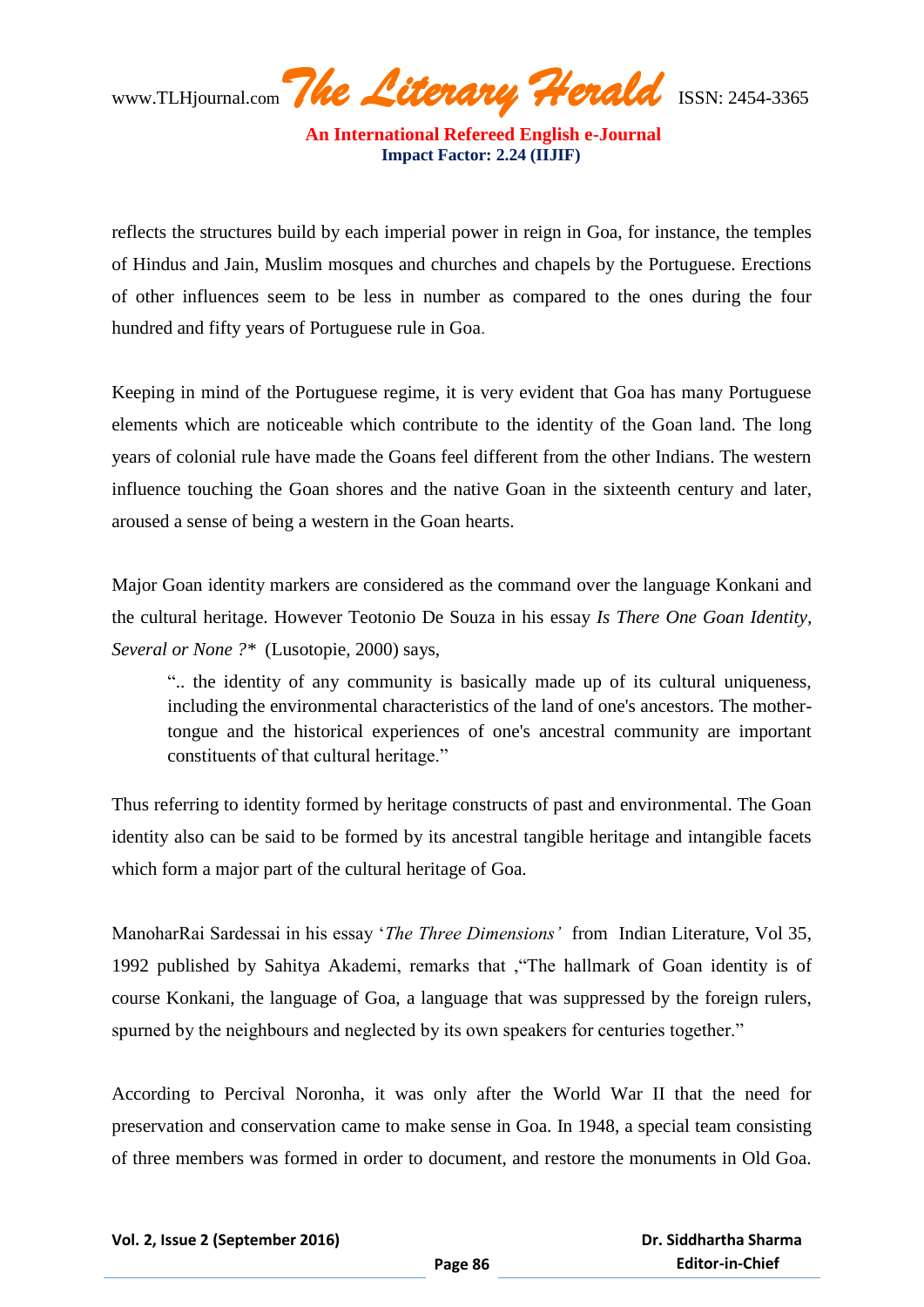**An International Refereed English e-Journal Impact Factor: 2.24 (IIJIF)** 

The team was headed by Balthasar de Castro, a well-known architect, the Director-General of the Archaeological Department of Portugal and a conservationist. They restored the Chapel of St. Catherine and the church, convent of St John of God which was in ruins. Besides this they also restored the Arch of Viceroys in 1954, which was on the verge of collapsing.

In 1958, another list was made to protect either monumental sites of Goa but in 1961 with the change in government, the Indian Government took charge of restoring these sites. The Government relisted the sites and increased the number of the sites by almost double. The churches of Goa are considered of invaluable varieties of Portuguese influence. The interiors, the pulpits, the carved wooden furniture and altar decorations, required to be preserved.

Moreover, the government tried their best to finish the undertaken task but their inefficient skills did not seem to do much good. The restoration work did not succeed in achieving the desired results sue to the poor quality of labour and colouring places unnecessary led to many changes. For instance, the roof over the Chapel of Blessed Sacrament in the See Cathedral was replaced by a RCC slab. The climatic conditions in Goa gave rise to leaking to the point of damaging the rich paintings of the seventeenth century. After heavy pressure from the NGO"s and others, the damage was taken into consideration and worked upon. The work done is extensively different from the original and visible even to the blind eye.

In 1972 UNESCO adopted a resolution for the identification and conservation of the World heritage in monumental and natural form.in 1977, India became an active member of this group with many of the churches included in their list. The list constituted of fifteen churches from Goa and four natural sites. The Archaeological Survey of India equipped with amateur artists and unprofessional plans took the initiative to organise seminars spreading the need to restore these monumental and environmental sites.

The desire to conserve and restore is taking a strong grasp of the Goan architects, NGOs, intellectuals, engineers and others. The conservation is not only by intention but also by scope of skilful hands for the specific purpose is necessary.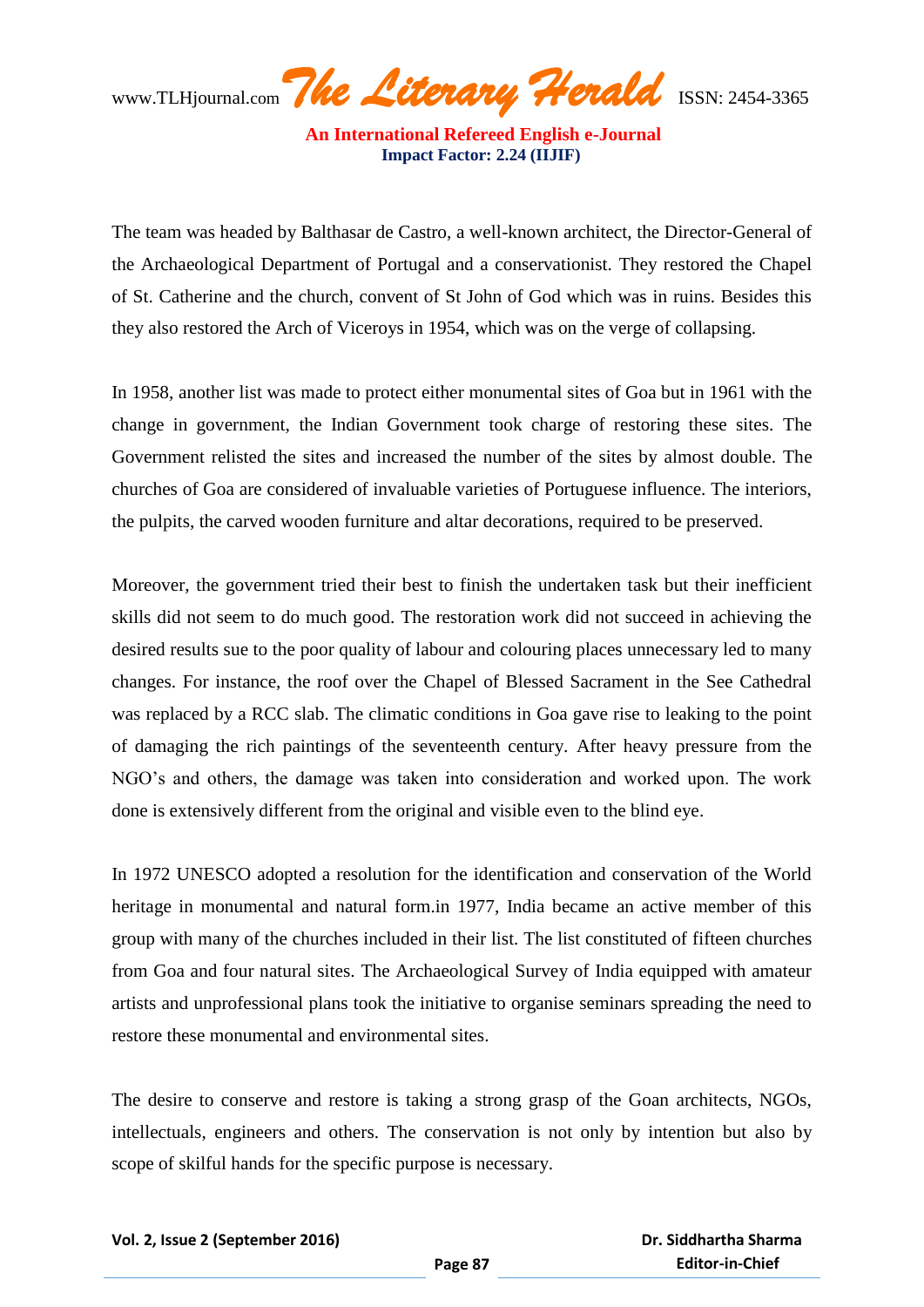**An International Refereed English e-Journal Impact Factor: 2.24 (IIJIF)** 

Goan heritage construct the rich tradition and culture of the land. Its heritage comprises of tangible heritage, intangible heritage and natural heritage. This heritage has been passed down from our forefathers and form a central stone to our past, which shapes our present identity. Each of the heritage signifier has an element of history in itself, which reminds us of our bygone days. Thus these heritage identity markers are reflected in the Goan literature, which need to be revealed.

# **Tracing Identity and Heritage in Goan Literature: A Study of Mascarenhas's** *Sorrowing Lies My Land*

The various theories of identity which have been discussed earlier will now applied to goa using a primary text Sorrowing Lies My Land by Lambert Mascarenhas. This novel remarkably exhibits the essence of Goan identity embedded in the heart of Goans and also reveals the cultural influences through its heritage signifiers. The novel at large brings about the "Goanness" with a cultural flavour of Goa.

In a written interview of Lambert Mascarenhas on who is a Goan, He remarks,

"I would think that a person born in Goa or of Goan parentage or ancestry, who has been brought up within a family or cultural community with Goan values and a love for the homeland, is a Goan. A true Goan, according to me, would also have at least a working knowledge of Konkani." (PI 2015)

Goa being an agrarian rich land, traces its roots to farming. In Sorrowing Lies My land, the protagonist Tobias Da Coasta, from Copena village is a farmer by profession, who toils in his field and is proud of his rich cultural ancestry. However, the same is not when it comes to the youngsters of the village. They prefer going abroad and making a better way of living there. Argentina"s son, Leandro a young boy after his studies tells his parents that he wants to go to Africa instead of helping their fathers in the fields. But farming as an occupation is looked down upon and he goes abroad. Ema too feels embarrassed that her husband Tobias works in the fields.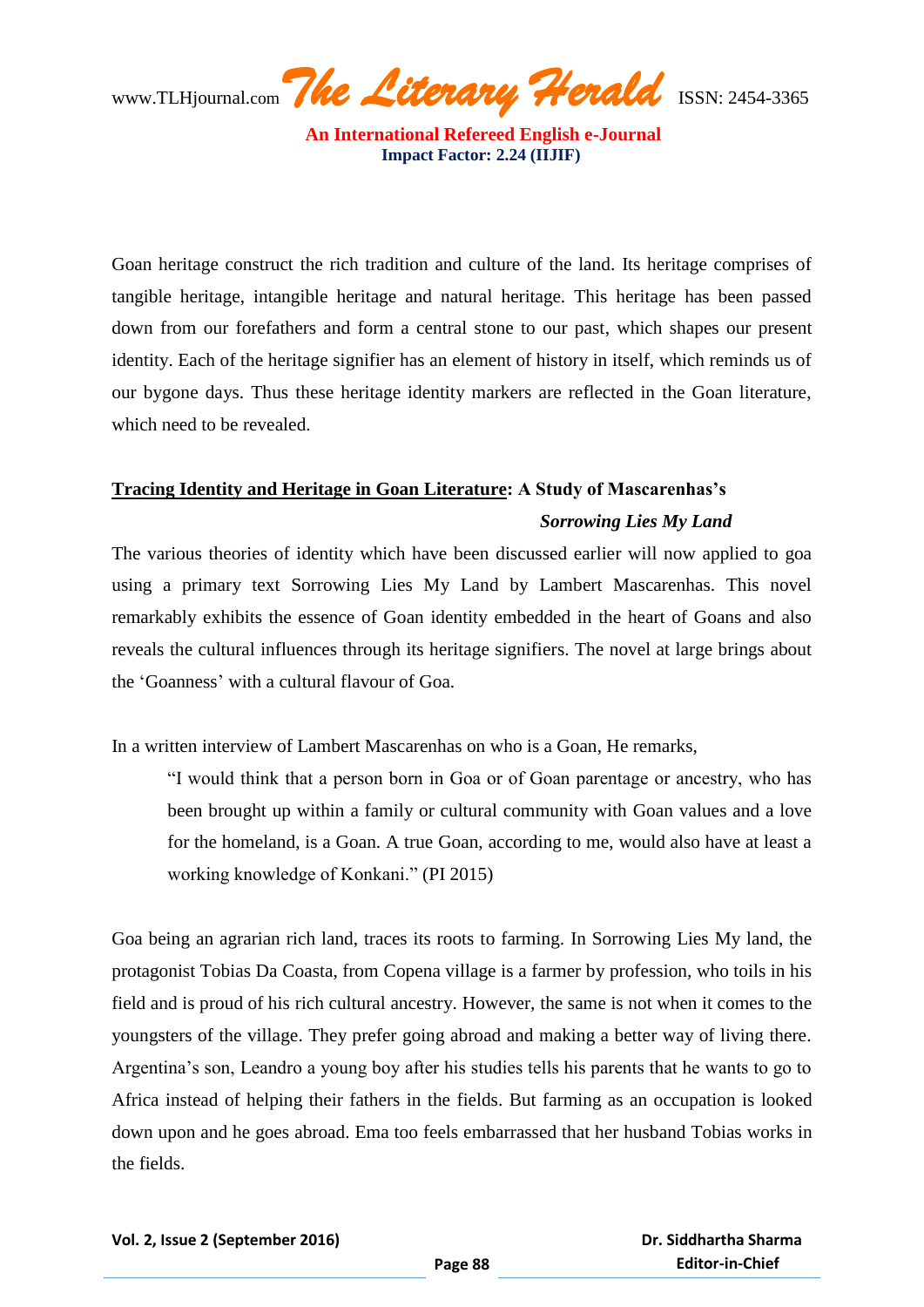www.TLHjournal.com*The Literary Herald*ISSN: 2454-3365

Throughout the novel, one can see Tobias as a "True Goan" and a nationalist. His love for the Goan soil was tremendous, so much so that he preferred to toil in his own soil and earn a living rather than doing any 'white collar jobs' under the Portuguese. He resists to accept the colonial power and tells his children how rich this land was before the Portuguese. He gets furious when Babush (Filipe) reports to him about his *Professora* who teaches them that Konkani is a dialect and Portuguese is a language. She says "Konkani is not a language. It is… it is… er… never mind that. Our language is Portuguese and we must all speak it even in our homes." (Sorrowing Lies My Land, 1955, 28). Listening to this Tob gets furious and narrates to his son Babush the Goan cultural history before the Portuguese.

"Then he began to tell us of the great Ashoka whose empire extended to the shores of Goa, and the Kadambas who rules for nearly seven centuries and under whom Goa had been very prosperous. From the  $11<sup>th</sup>$  century, went on my father, Goa had found herself involved in power politics but had outlived all the clashes. In the  $14<sup>th</sup>$  century Goa was under the control of the Vijayanagar Empire. Later Bijapur attempted to liquidate it, and that gave Albuquerque the opportunity he had long desired and he exploited the situation fully. He infiltrated with the help of Timoja and in 1510 he made his sinister appearance before the Goan city of Panjim." (29)

The cultural history is thrown light upon in other parts of the novel also. The assassination of Don Carlos and the Heir Apparent Filipe "in Portugal (SLML, 1955, 5). The death of Queen Amelia in Portugal in the early twentieth century, outlines historical facts underlying in the chapter one. The novel (part two of the novel) narrates the struggle for freedom of Goa from the European power.

Along with the Cultural history of Goa, the novel delineates the harmonious way of living in Goa. Keeping aside caste class and colour, they live in harmony and as one family. Goan Way of life forms the major crux of the novel. The opening scene of the novel gives a realistic picture of the Villages in Goa. As said by Lambert Mascarenhas in an interview about Goan identity, he says,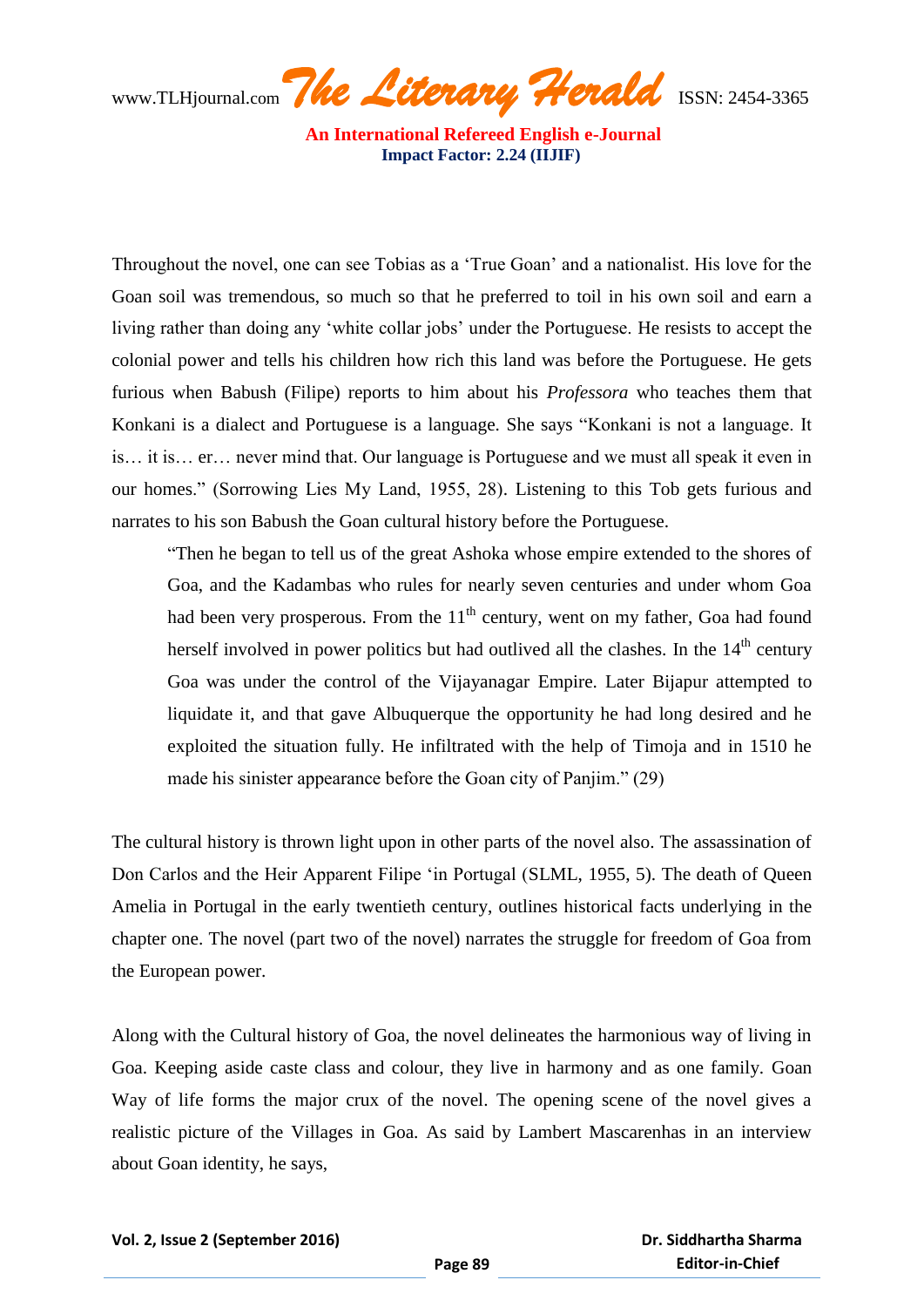**An International Refereed English e-Journal Impact Factor: 2.24 (IIJIF)** 

""Goan Identity", according to me has been defined more by the physical attributes of our beautiful land than our history, which has only influenced certain aspects of it. Being a coastal community with a temperate climate we have been blessed with a lush, green, bountiful environment and the fruit of the sea. A certain level of ease in the attainment of basic necessities – food and shelter, has made us a happy and hospitable people".

While reading the novel, the reader is taken on a tour of Goa, where he learns about the villages, green and golden fields, feasts like Sao Joao, Ganesh, and Christmas by Hindus and Muslims with great pomp and grandeur.

"[t]he excitement over the approaching Ganpati Festival of the Hindus. Though Christians we were mostly in the village, we had twelve Hindu families living here, most of them peasants, who did not belong to our village but having come from Novas Conquistas… The Ganpati festival was the greatest festival of the Hindus in these parts of India. They would celebrate it with as great eclat as we did our Christian feasts, decorating their homes making *ladoos* and *neureos*, which they offered everyone who went to visit them. …The Hindus and Christians got on well with each other in the village ..." (27)

The traditions followed during marriages with elements of traditional Goan food with spices of imperialism. Ladianhas, prayer gatherings and litany in Goa marks the presence on any auspicious occasion. Christian marriage rituals in Goa is marked by the nuptial mass followed by celebrations and decorations of a "*mattou*, decorated with buntings and branches of trees"(45), bamboo matting floor, ancient instruments played by musicians from Majorda and other parts of Goa accompanied with *contradanca*, *manddo* and other Goan and Portuguese dances and music filled the Goan air.

The leisure sports of Goa are the bull-fights and football. Bull-fights were a great time of excitement and enthusiasm. Goan delicacies seen in the novel are *vodde, portho, mandare*, and other Christmas were made of rice and other grains.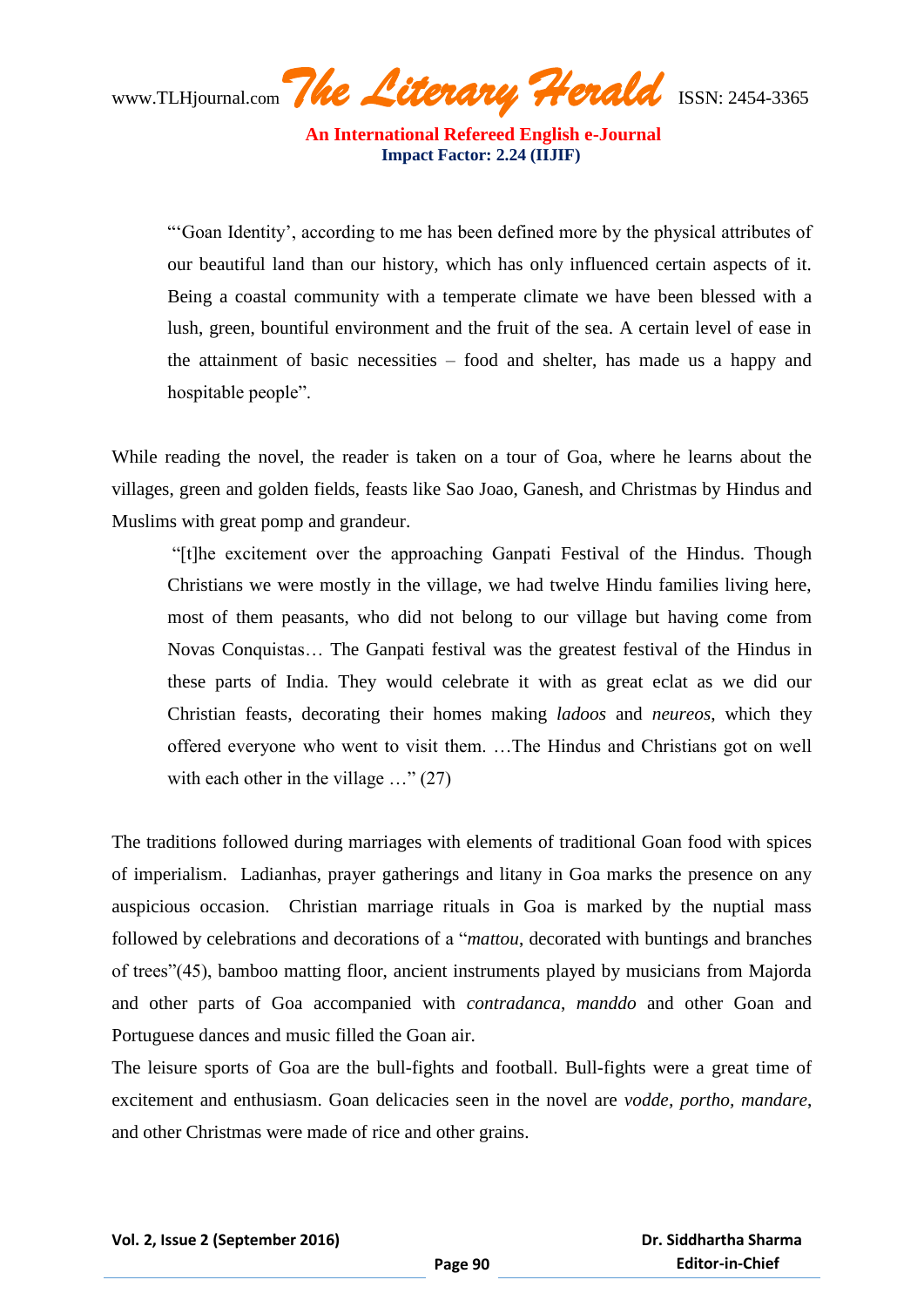**An International Refereed English e-Journal Impact Factor: 2.24 (IIJIF)** 

Jenkins in Social Identity (1997) discusses about identity and how when two identities meet in a postcolonial land, there is first a clash but this intersession is worked on through cooperation, assimilate as one and result into one new body.

"Barth's key propositions is that it is not enough to send a message about identity, that message *has to be accepted* by significant others before an identity can be said to be "taken on". As a consequence, identities are to be found and negotiated at their boundaries, where the internal and the external meet"(emphasis added, 23-24)

These lines clearly echoes the character of clashes between the European culture and Goa, the ideology of the Goans, where some saw themselves as the Portuguese and others resisted to accept it. The character of Ema from Sorrowing Lies My Land, although being a Goan she whole heartedly accepts the Portuguese identity which the others reject. Though the geographical boundaries differ physically, there is still a union of the two countries in Ema through negotiation and acceptance, where her Goan identity meets the Portuguese acquired one. She presumes to be a Portuguese by heart but according to Jenkins "it has to be accepted' by significant others. But in the novel we see that, the Portuguese have not given her an equal citizenship, which she presumes as her identity, but is not confirmed, creating an identity clash in her. She tries to acquire it as her own as bestowed upon her by the Portuguese forefathers. She establishes this bond and like the Portuguese, she encourages her family to do the same.

The Portuguese in their four hundred and fifty years of colonial power built many institutions and structures to mark their power and for public help. These built institutions in the present day mark as identity markers of the place and if acquired then also serve as markers of collective identity. In the chapter on Institutionalizing Identity in *Social Identity (1996)* by Richard Jenkins, he discusses what Ferdinand de Saussure, the Swiss linguist talks about, the irrationality in giving meanings in language. The meaning in language is derived from the similarity and differences. Thus when a signifier is signified, it is does not have a rational meaning but it is mainly because it possess elements of difference. Thus the identities in

 **Dr. Siddhartha Sharma Editor-in-Chief**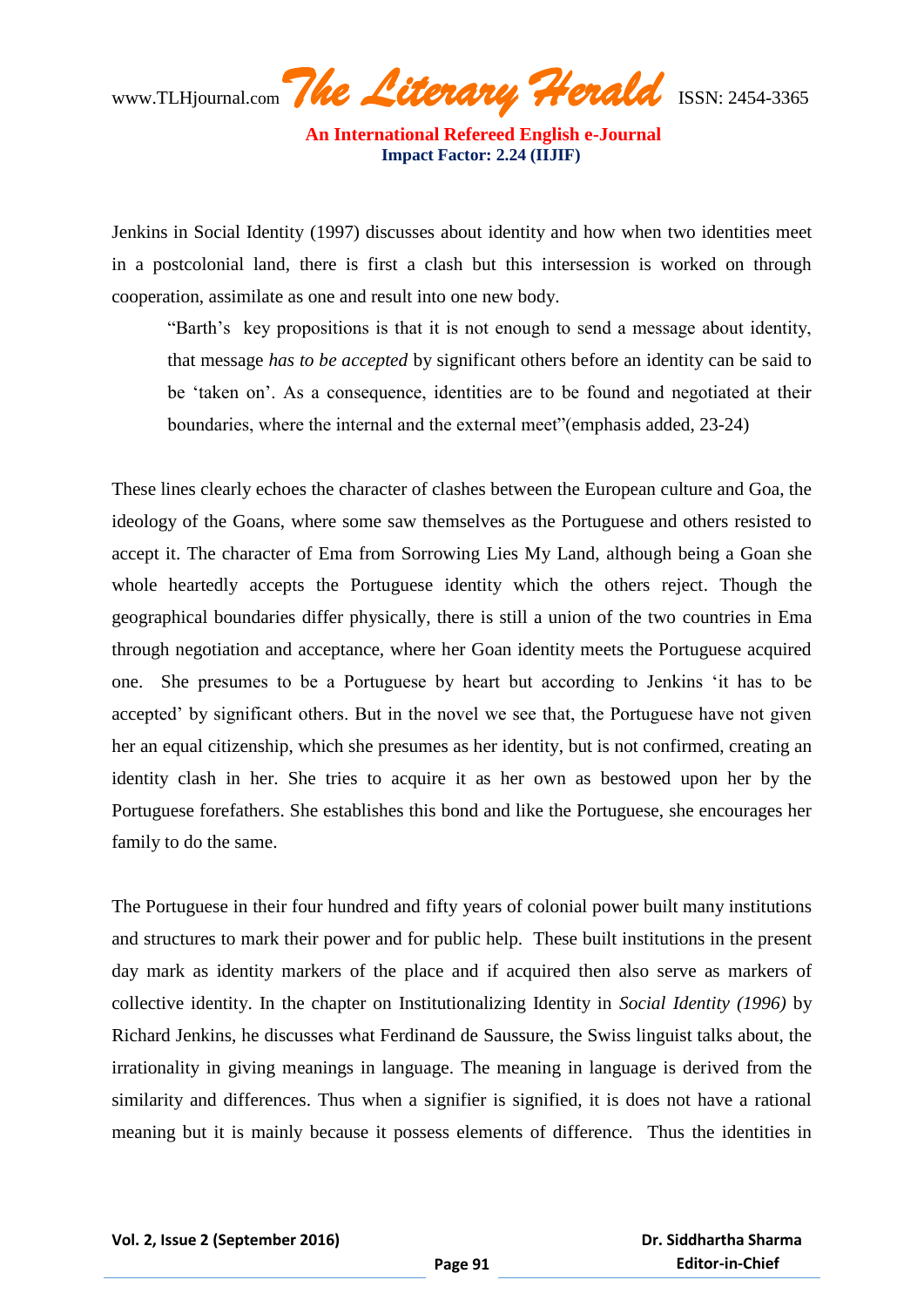www.TLHjournal.com*The Literary Herald*ISSN: 2454-3365

identification of institutions, refers to 'the way things are being done' rather than the regular "ways of being" in institutions.

Jenkins also gives a different 'reverse' argument when he states that:

"[I]nstitutions – events (e.g. an annual village fete), estates (e.g. marriage), corporate groups (e.g. universities), or whatever- a*re sources and sites of identification*. They may not in themselves be collective identities, but they are productive - in Barth"s terms, *generative –* of identifications. The annual village fete, for example, has an organizing committee and a structure of tasks and offices. These are occupied by individuals, whose incumbency *differentiates* them from each other, from those who merely attend the fete, and may have wider resonance within the village. Being married differs from being single, being divorced, or being widowed; all of these, however, are identities which are rooted in the institution of marriage. Being university lecturer is an identity constituted in and by the institution of the university, which contributes to the frameworks of similarity and difference which situate it  $-\dots$ other" (emphasis added, 133)

Based on the above quote, a relation can be drawn to the institutions in Goa as mentioned in the selected primary text i.e. churches, houses, institutions (e.g. place of work), places, and all that of which constitutes to be Goan markers of identity. This is mainly because of the element of difference that it consists which differentiates one from the other. For instance, the churches, like the church in Copena in *Sorrowing Lies My Land*, were built in Goa first by the Portuguese and with the wide spread of Christianity as a religion in Goa, led to the building of other similar structures. However, one can always find each of them different from the other with respect to place where it is built, name of the church, the architecture, materials used, etc. Secondly these churches can be traced down as structures built in about two or three centuries earlier, thus aiding to its significance and importance as our historical and social heritage. Thirdly, while viewing church as a marker of identity, one does not refer to it as a "white built structure" which reflects the Goan identity alone, although it is a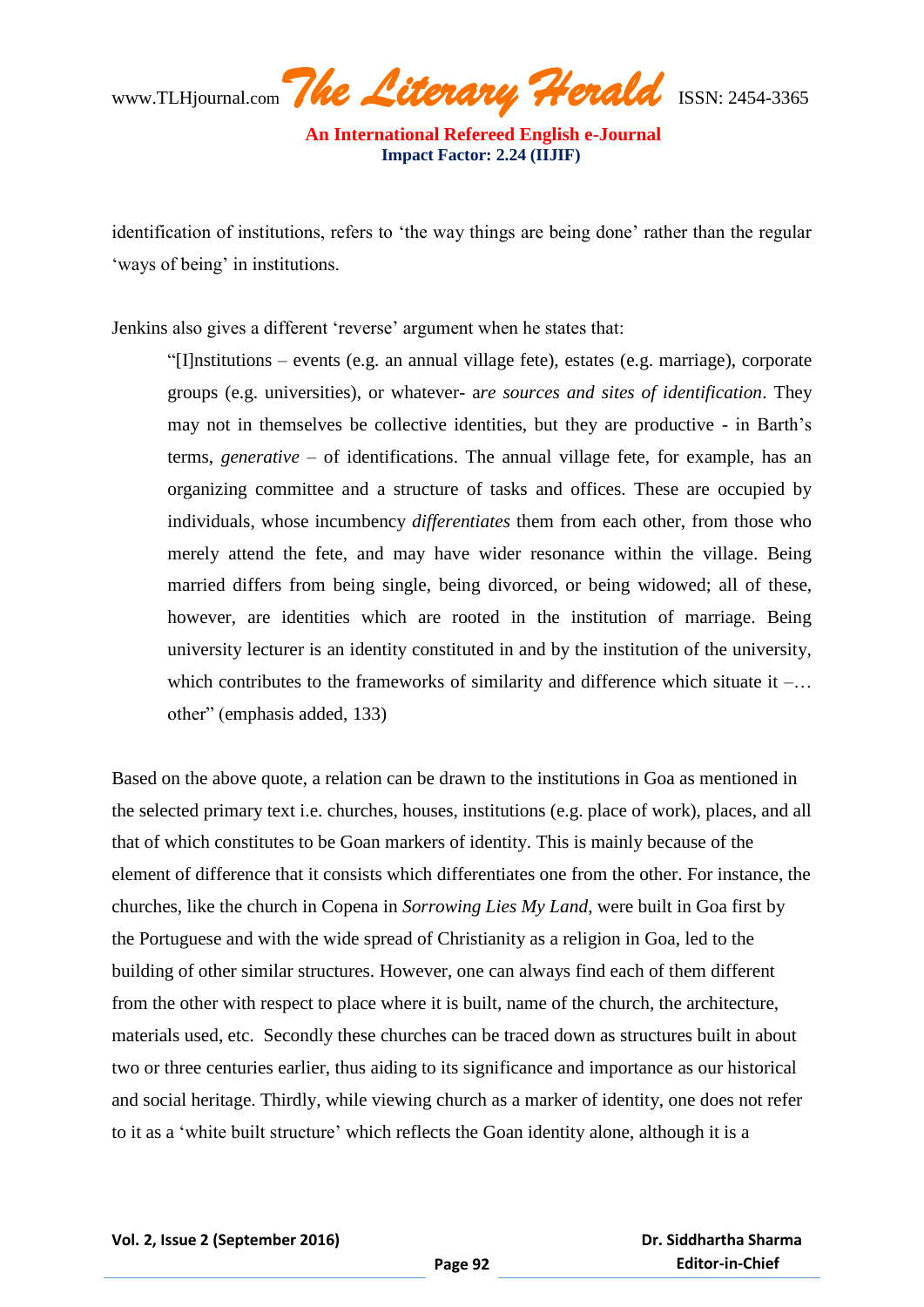**An International Refereed English e-Journal Impact Factor: 2.24 (IIJIF)** 

concrete symbol but attains its true meaning only when it is in use. In the novel *Sorrowing Lies My Land* (1955), Babush (the narrator) says,

"[I]t would come by houses, and still more houses roofed and *white-walled, spread fanwise, with the church* standing in the middle of the road *as a sentinel guarding the conscience of the people*. Indeed, *our life revolved around the church*, *and when there would be religious feasts there, all of us young or old would be excited, the girls...*" (Emphasis added, 04)

The significance of the white colour is revealed. The houses and churches were mostly painted white, which served as protectors of morality. Furthermore, "The church was our solace and our joy, I must say. There it stood, erect and imposing, on the left side of the road, with a big cross in front of it and ... stand by its side." (04). He then moves on to describe the feast celebration and the fair surrounding the churches on feast days. The narrator also throws light on the procession which is led by the led and priest/s after the feast mass as done in Goa. The description of the fair is as follows,

"All round it was open space, except for the procession route which was fringed with coconut trees and *gul mohrs*, which on the feast day looked like a fairyland, with big stalls with shelves groaning under the weight of toys of variations, boxes of socks and stocking, handkerchiefs, veils, trinkets and other feminine wear; hawkers sitting on the ground and selling beads, bangles and balloons and combs and other knickknacks; smaller stalls displaying varieties of meats such as *ladoos* and *kadios*, too tempting to pass by without buying them, stalls selling cold drinks and ice cream that would suddenly make your throat dry; other stalls full of baskets of gram, so hot that your hands would burn when you grabbed the; and finally the section devoted to hardware, furniture and sugar candies which, for children like us who hardly even went to town, would be a source of joy and delight." (04)

 **Dr. Siddhartha Sharma Editor-in-Chief**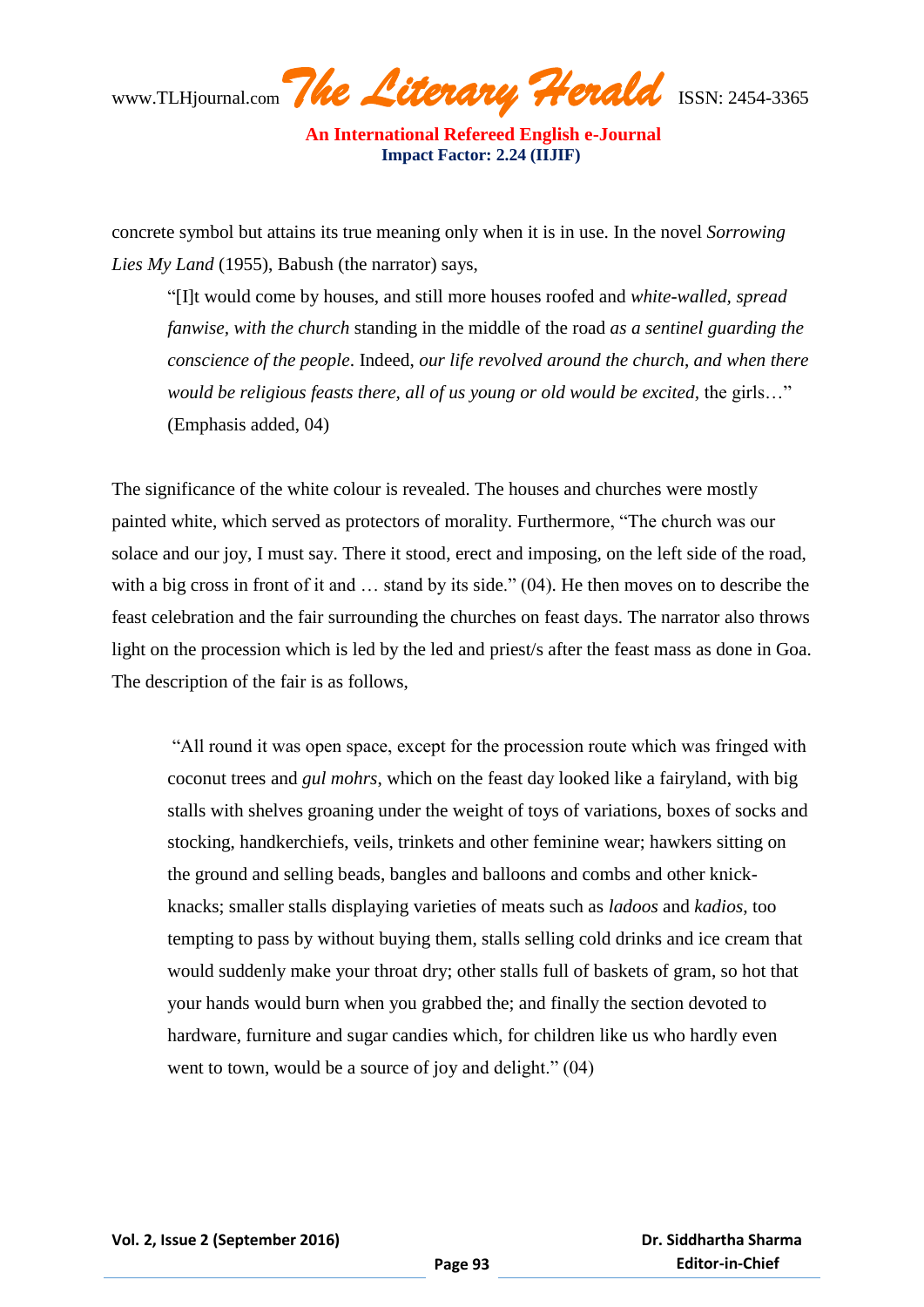In these fairs one can usually find the *ladoos* and *kadios* which are orange or yellow in colour and grams and peanuts which are roasted during the night. Besides this other goods of aid in household and other materials were also seen at the fair.

Filipe also known as Babush mentions, "The church was our biggest institution and the feasts celebrated there are of great importance. Every family would have their relations over …bringing with them affection and joy." (04) Feasts are seen as an occasion of meeting with joy. This joy when celebrated with family would bring a great time of joy and fun. The reference about various feasts at different places for instance St, Francis Xavier feast at Old Goa, Immaculate Conception Feast in Panjim, St. john the Baptist feast, reflect Goan religious ambience and colonial past.

As meaning enriches only when people use it over a period of time tend to develop a connection and results in the process of identification of self. A structure will be a structure, until meaning is created.

A Temple or church itself gives an identity of being a Christian or Hindu. At the same time, the practices are considered as accts of giving "newer sub-identities" for instance, in the novel, Laxmi is baptised and Ema believes that through this sacrament of baptism she has bestowed Laxmi a different identity and now being a catholic, she is now one among them.

The existence of the palatial Goan houses in Goa adds to the distinctive Goan identity. The architecture and construction of these structures is different from others found in other places. Traces of this are reflected in the Sorrowing Lies My Land with references made to the *Balcao, Sala de jantar, Sala, cozinha,* and other assets of the house like *Portinho,* which is like a wooden door. These houses are markers of place identity and are also called as the heritage structures

Thus to conclude, having traced he elements of identity, Theories of identity and Goan identity in context to Goan identity and heritage, one can see these reflections in the Goan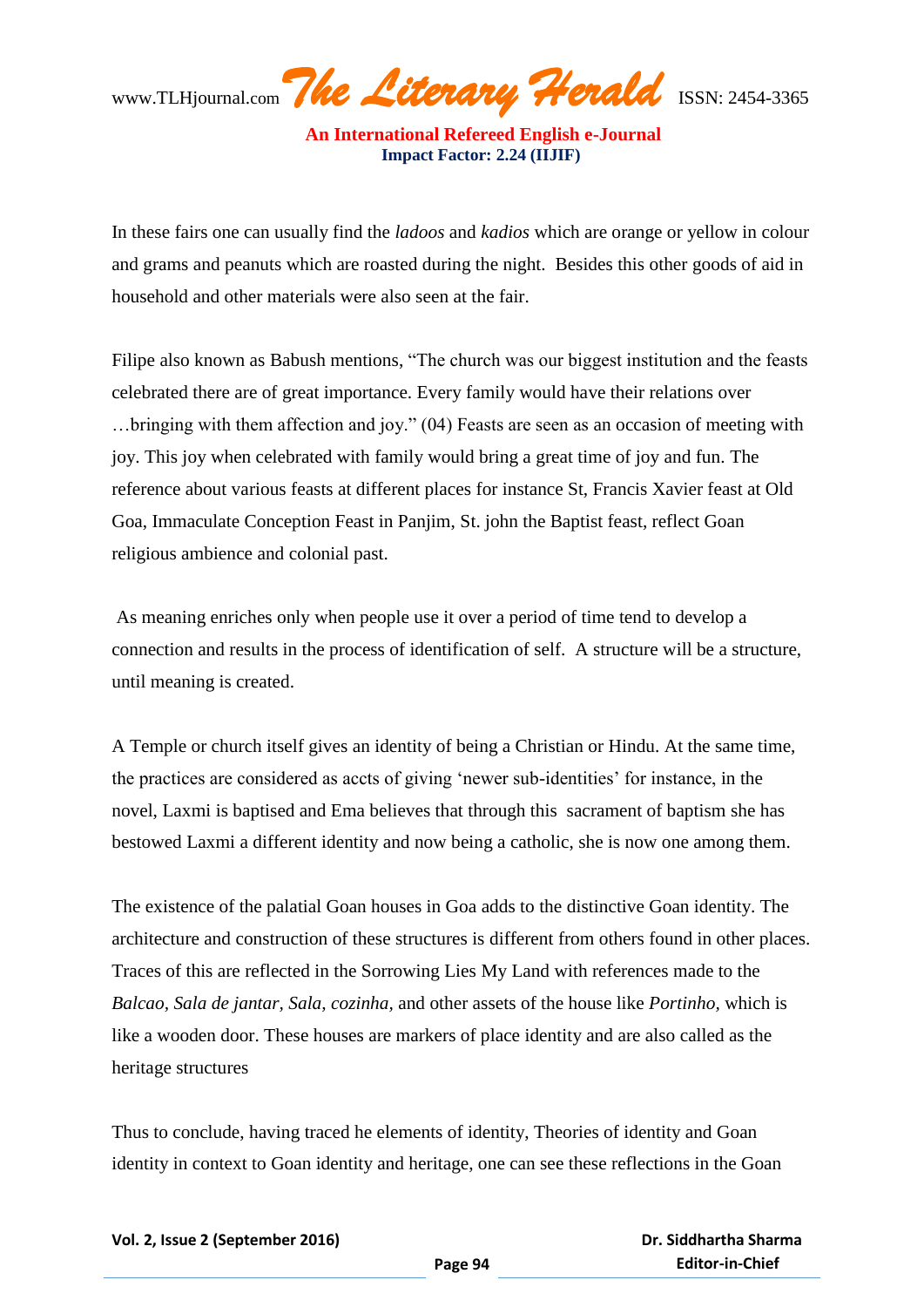literature. This paper illustrates the same in one of the selected primary text *Sorrowing Lies My Land* by Lambert Mascarenhas. Identity can be thus seen as not given but created in the process of time.

## **Bibliography**

- 1. Bauman, Zygmunt. *Identity*. USA: Polity Press. 2004. Print.
- 2. Benwell Bethan and Stokoe Elizabeth*. Discourse and Identity.* Great Britain: Edinburgh University Press. 2006. Web.
- 3. Chaturvedi Ravi and Brian Singleton. *Ethnicity and Identity- Global Performance*. Jaipur: Prem Rawat Publications. 2005. Print.
- 4. De Souza, Teotonio. "Is There One Goan Identity, Several or None?\*". *Lusotopie,* 2000. Web.
- 5. Gay, Paul du, Jessica Evans and Peter Redman, ed. *Identity: a reader*. New Delhi: Sage Publications. 2000. Print.
- 6. Geiseking, Jen Jack, William Mangold, Cindi Katz, Setha Low, and Susan Saegert, eds. *The People, Place, and Space Reader*. The Graduate Center of the City University of New York, July 2013. Web. October 2015. <http://peopleplacespace.org/toc/introduction/>.
- 7. Gomes, Olivinho. *Goa*. New Delhi: National Book Trust. 2004. Print.
- 8. Jenkins, Richard. *Social Identity*. New York: Routledge. 1996. Print.
- 9. Lewis, Jeff. *Cultural Studies- The Basics*. London: Sage Publications. 2002. Web.
- 10. Macarenhas, Lambert. Personal interview. 17 April 2015.
- 11. Manser, Martin. Macmillan Students Dictionary. U K: Macmillan Publishers Ltd. 1990. Print.
- 12. Mascarenhas, Lambert. *Sorrowing Lies My Land*. Panjim: Goa publications. 1955. Print.
- 13. Nayar, Pramod K. *An Introduction to Cultural Studies*. New Delhi: Raj Press. 2009. Print.
- 14. Nayar, Pramod. *An Introduction to Cultural Studies*. New Delhi: Vinod Vasishtha for Viva Books Private Limited. 2008. Print